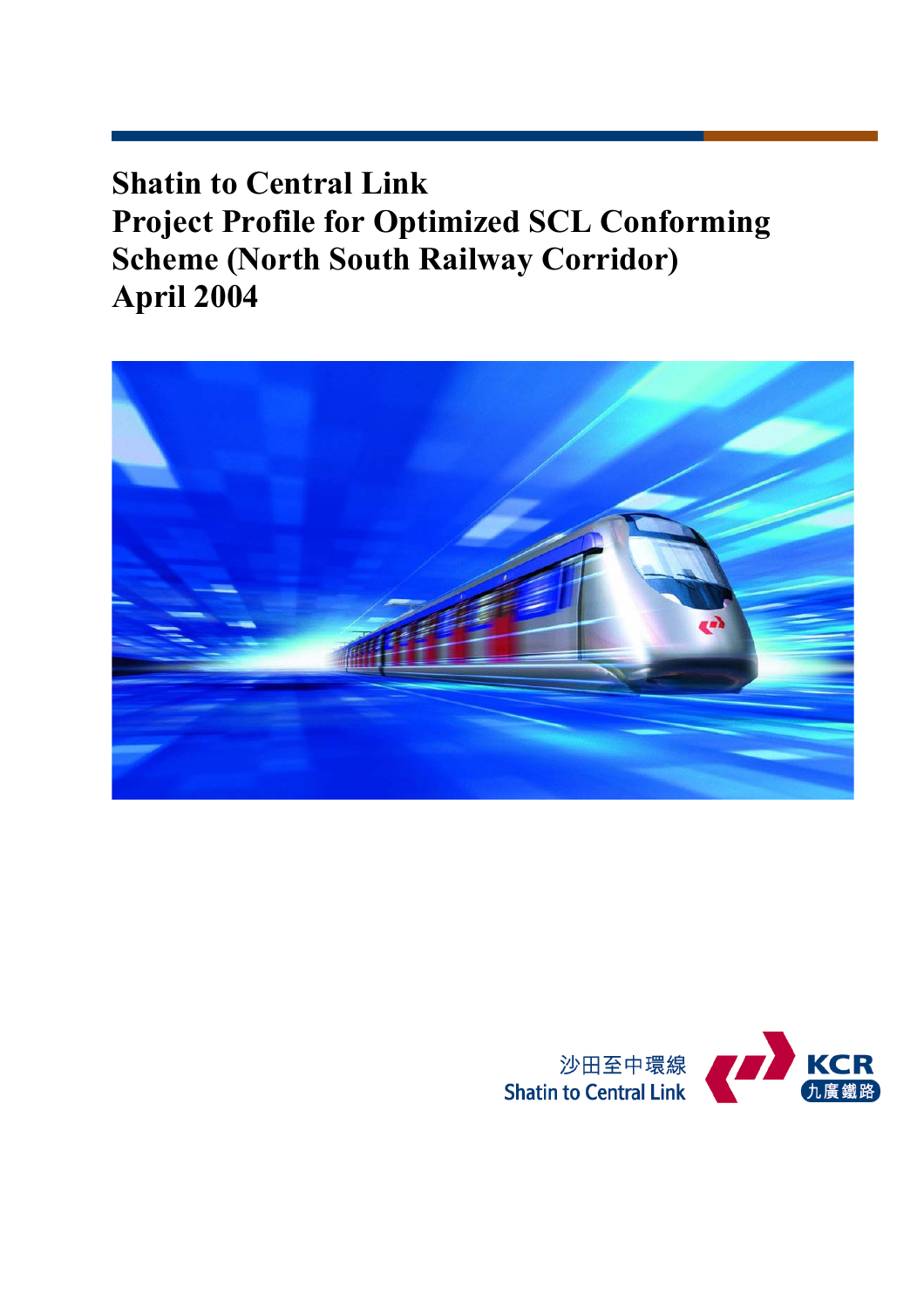# **Page**

| $\mathbf{1}$           |     |                                                                                                                                                             |
|------------------------|-----|-------------------------------------------------------------------------------------------------------------------------------------------------------------|
|                        | 1.1 |                                                                                                                                                             |
|                        | 1.2 |                                                                                                                                                             |
|                        | 1.3 |                                                                                                                                                             |
|                        | 1.4 |                                                                                                                                                             |
|                        | 1.5 |                                                                                                                                                             |
|                        | 1.6 |                                                                                                                                                             |
| $\overline{2}$         |     | <b>OUTLINE OF PLANNING AND IMPLEMENTATON PROGRAMME  4</b>                                                                                                   |
|                        | 2.1 |                                                                                                                                                             |
|                        | 2.2 |                                                                                                                                                             |
|                        | 2.3 |                                                                                                                                                             |
| $\mathbf{3}$           |     |                                                                                                                                                             |
|                        | 3.1 |                                                                                                                                                             |
|                        | 3.2 |                                                                                                                                                             |
|                        | 3.3 |                                                                                                                                                             |
| $\boldsymbol{\Lambda}$ |     | <b>MAJOR ELEMENTS OF THE SURROUNDING ENVIRONMENT 13</b>                                                                                                     |
|                        | 4.1 |                                                                                                                                                             |
|                        | 4.2 | Major Elements of the Surrounding Environment and Existing and/or Past Land<br>Users on Site which might Affect the Area in which the Project is Located 17 |
| 5                      |     | <b>ENVIRONMENTAL PROTECTION MEASURES AND ANY FURTHER</b>                                                                                                    |
|                        | 5.1 | Potential Measures to Minimize Environmental Impacts 17                                                                                                     |
|                        | 5.2 | Potential Severity, Distribution and Duration of Environmental Effects  21                                                                                  |
|                        | 5.3 |                                                                                                                                                             |
| 6                      |     |                                                                                                                                                             |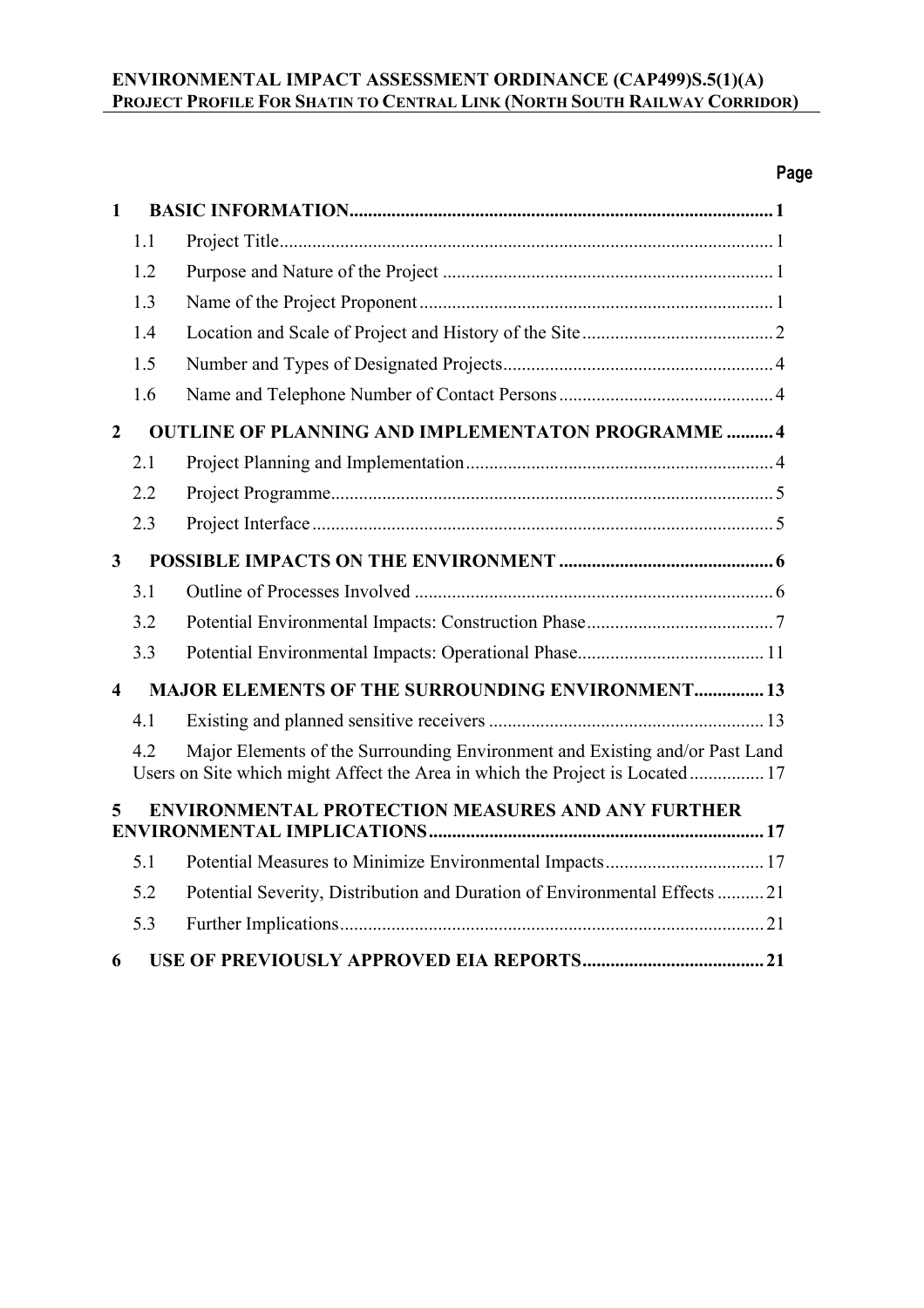# **1 BASIC INFORMATION**

### **1.1 PROJECT TITLE**

Optimised Shatin to Central Link (SCL) Conforming Scheme – North South Railway Corridor (Mong Kok to Central Section)

### **1.2 PURPOSE AND NATURE OF THE PROJECT**

Construction and operation of SCL was awarded to Kowloon-Canton Railway Corporation (hereinafter, the Corporation) in June 2002. Submission of SCL project profile for the application of EIA study brief was made to EPD on 7 October 2002. The study brief for the SCL conforming scheme was issued by EPD on 19 November 2002 (ESB-106/2002).

Throughout the design development of the conforming SCL scheme, engineering feasibility and site investigation work was undertaken to determine all the technical parameters for the construction of the conforming scheme. In parallel, the Corporation has also studied alternative proposals to enhance the overall rail network for the benefit of the traveling public and the local community, taking account of all interfacing project and constraints. Subsequent to this study, the conforming scheme was optimized and developed into two railway corridors, namely the East West Railway Corridor and the North South Railway Corridor. This project profile covers only the North South Railway Corridor of the Optimised SCL Conforming Scheme (hereinafter, the Project).

The project consists of new sections of railway allowing a through-running line between Mongkok and the Central District of Hong Kong Island. This new strategic railway corridor will provide a through service between Lo Wu and Hong Kong Island. Coupled with the proposed East West Railway Corridor with a two-way interchange at the Hung Hom Mass Transportation Centre, the proposed railway corridor will help redistribute the flows and relieve existing congested railway corridors in Hong Kong and Kowloon.

Whilst electrified rail is considered an environmental friendly mode of transport, construction of a major railway will inevitably lead to certain levels of environmental impacts, but state of the art mitigation measures will be designed in consultation with the authorities, and diligently applied in order to mitigate the impact to an acceptable level.

### **1.3 NAME OF THE PROJECT PROPONENT**

Kowloon-Canton Railway Corporation (KCRC)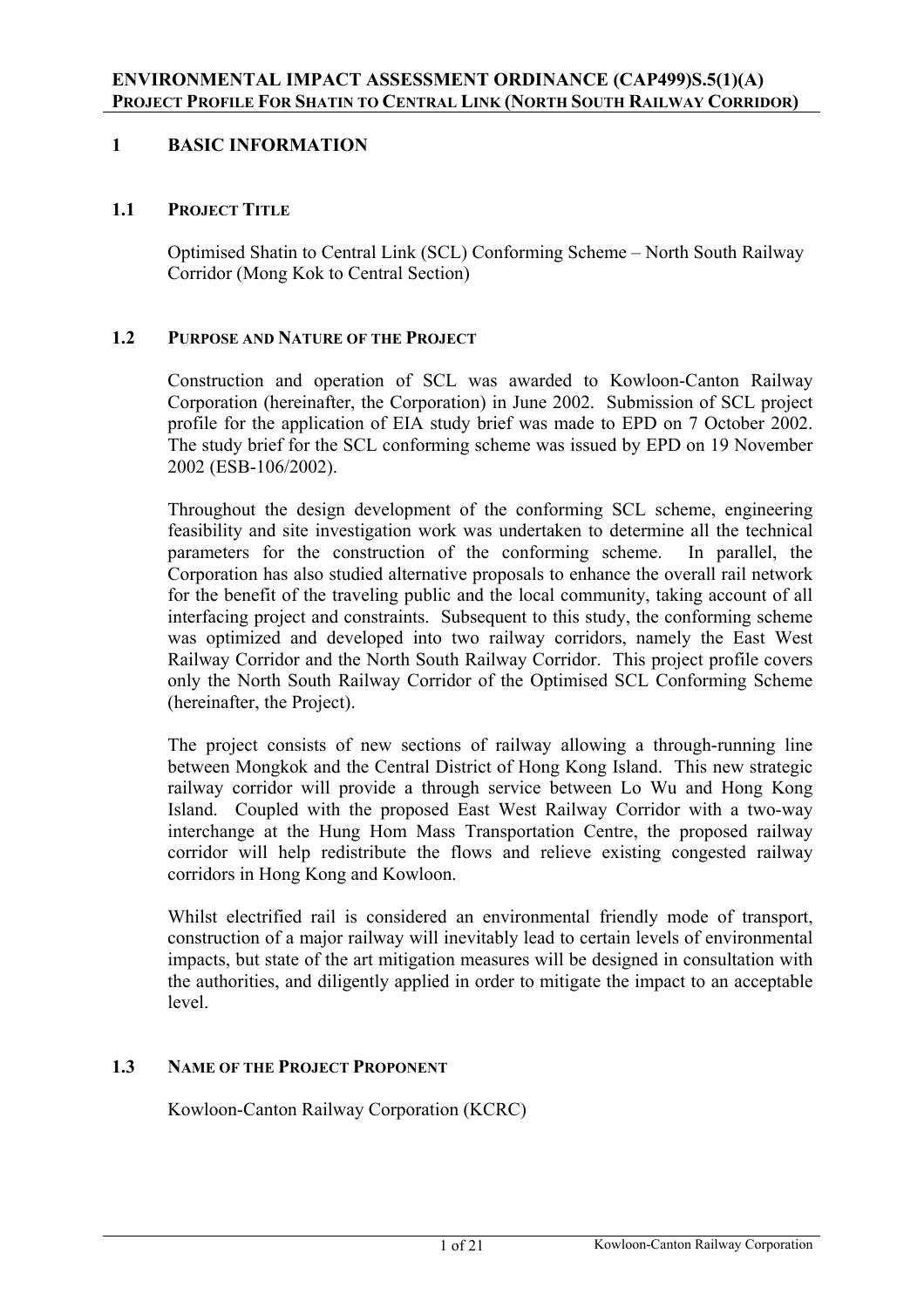### **1.4 LOCATION AND SCALE OF PROJECT AND HISTORY OF THE SITE**

The Project comprises a revised track alignment south of Mong Kok Station, the Fourth Rail Harbour Crossing and running line through Victoria Harbour to Central South on Hong Kong Island via Hung Hom, Causeway Bay North, Wanchai and Admiralty. Major components of the Project include the following:

- a) Revised track alignment south of Mong Kok Station (MKK) and running line to the underground platforms of Hung Hom Station (HUH)
- b) Hung Hom Mass Transportation Centre (MTC);
- c) North Ventilation Building (NVB) at Hung Hom Waterfront;
- d) Fourth Rail Harbour Crossing (FHC);
- e) Running line from HUH, crossing Victoria Harbour with new underground stations at Causeway Bay North (CBN), Exhibition (EXH), Admiralty East (ADE) and Central South (CES);
- f) South Ventilation Building (SVB) at Tin Hau Waterfront;
- g) Associated E&M plant and ventilation structures at stations, Tin Hau Waterfront and Causeway Bay Typhoon Shelter; and
- h) Dry Dock Casting Yard at Shek O for fabrication of the Immersed Tube Tunnel (IMT) segments.
- i) The temporary mooring site is at Tseung Kwan O Bay

The locations of the alignment are shown on Drawing Nos. SCL002/CA/S0570 to SCL002/CA/S0571.

# **Running Line between Mong Kok and Hung Hom Mass Transportation Centre (MTC)**

This section of the line provides a new grade-separated junction between the existing East Rail tracks and a new extension to Hong Kong Island. The alignment will be formed in a combination of ramps and tunnels. To minimise impacts to the operating railway, mixed ground tunnelling techniques may be adopted if the ground conditions are found to be suitable. The tracks to the south of MKK will be realigned to accommodate the new alignment and to provide a pocket track.

### **Running Line between MTC and South Ventilation Building**

 The alignment from Hung Hom to the South Ventilation Building (SVB) forms the Fourth Rail Harbour Crossing (FHC). This section comprises three parts, each having a different method of construction.

 The first part, from Hung Hom Mass Transportation Centre to a new ventilation building adjacent to the existing seawall, will be constructed using cut and cover methods. Two separate single track tunnels will be constructed to take the railway line beneath the Hong Kong Coliseum. A stub tunnel will form the reception chamber for the main part of the harbour crossing IMT.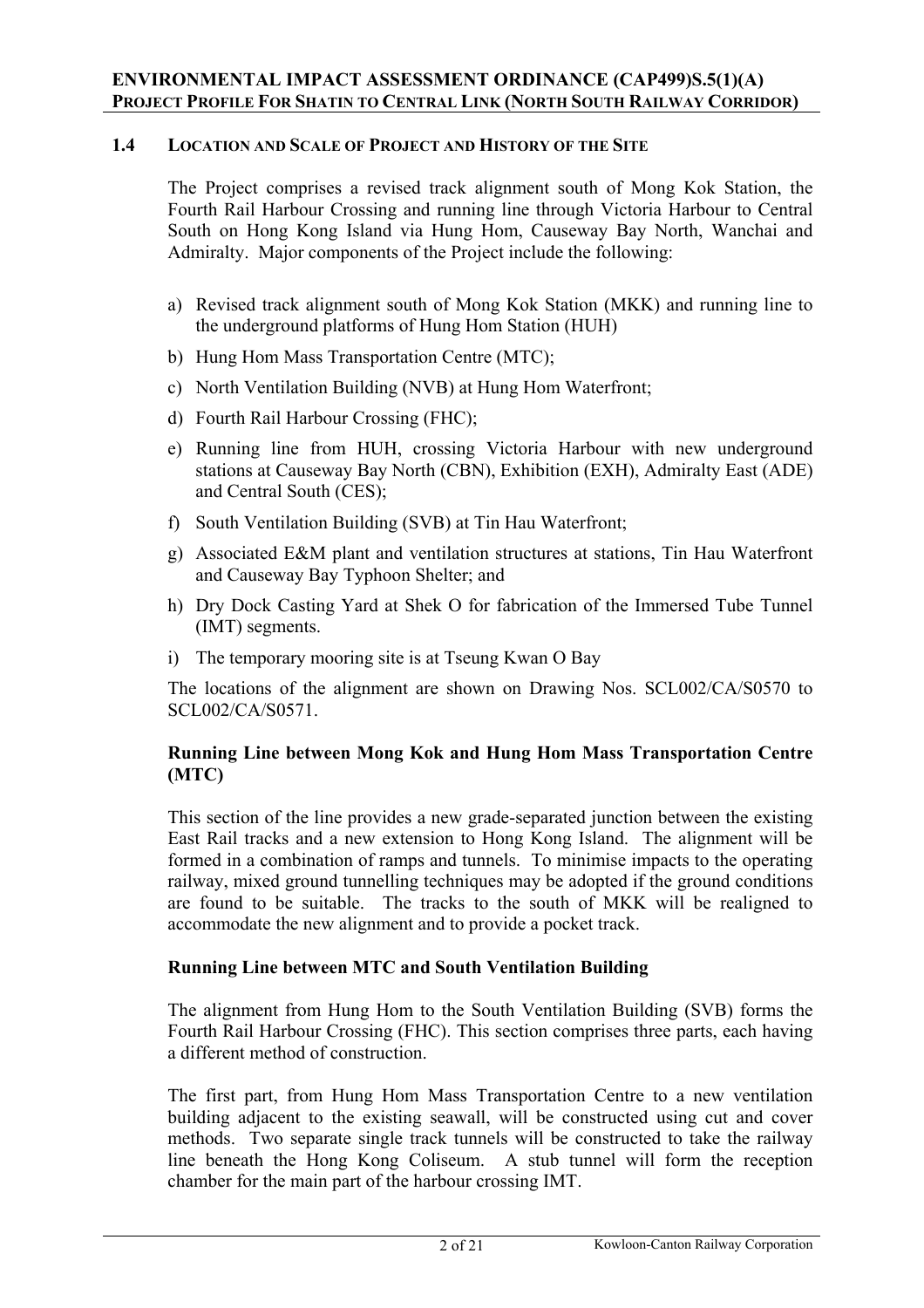About 1.4 km of IMT running from the Hung Hom reception chamber to the SVB on the Tin Hau waterfront forms the second part of the FHC. The IMT will land on Hong Kong Island at the Food and Environment Hygiene Department (FEHD) site at King Ming Road in Tin Hau and connect with the SVB.

 The third part consists of the SVB constructed within a shaft located in the FEHD waterfront vehicle parking area. Tunnel cooling and ventilation will be provided through the ventilation buildings at either end of the harbour crossing.

### **Running Line between South Ventilation Building and Admiralty East**

 The twin tunnels from the SVB will be driven using tunnel boring machines (TBMs), commencing at a cut and cover structure adjacent to the SVB and extracted through a temporary shaft within ADE station. The SVB launching structure will either be a modified section of the immersed tube or a temporary cofferdam structure within the marine environment.

### **Causeway Bay North Station (CBN)**

 CBN will be located under Gloucester Road between Cleveland Street and Cannon Street. The station is planned with island platform configuration, and will be constructed by shallow cut and cover methods. It will be connected by subways and entrances into the Causeway Bay retail district, and to bus interchange along Gloucester Road to the west and Hennessy Road to the east.

#### **Exhibition Station (EXH)**

EXH will be a three-level underground station located beneath Harbour Road and will include a concourse and plant room structure under Harbour Road Garden. The excavation and construction works will be phased to allow the TBMs to pass through the station as the running tunnels are constructed. Convenient access to nearby facilities will be constructed and opportunities for future connection to the adjacent MTRC North Island Line Station will be provided.

#### **Admiralty East Station (ADE)**

ADE will be located across the eastern end of the MTRC Admiralty Station under the Harcourt Garden. The station will be constructed by a combination of the cut and cover, and drill and blast methods to suit the local ground conditions.

#### **Running Line between Admiralty East and Central South**

The approximately 1km of twin tunnel between ADE and CES will be constructed using drill and blast methods. Construction of the tunnels will be from both ADE and CES using the spoil handling systems established for the station construction.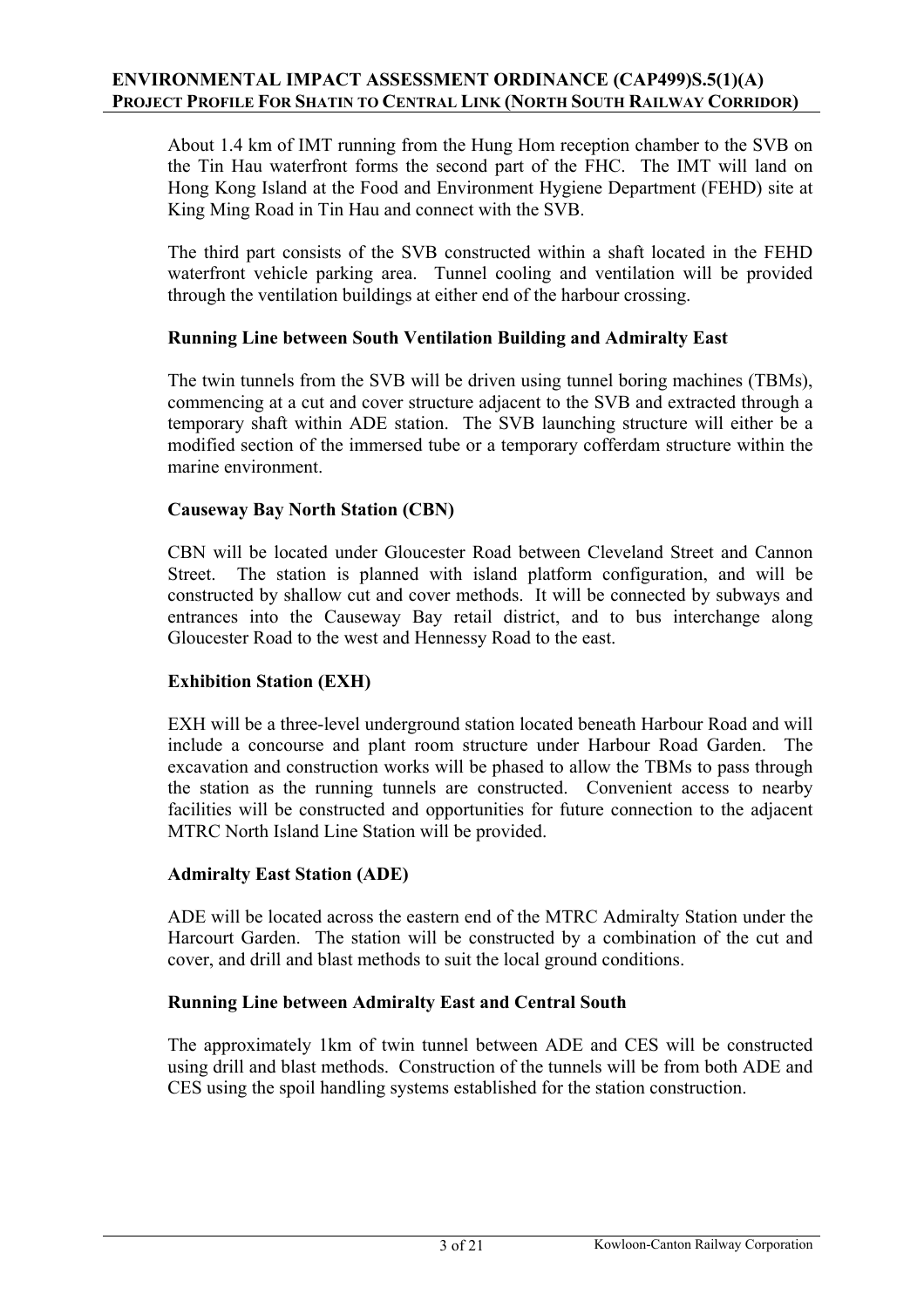## **Central South Station (CES)**

CES will be located very deep under Upper Albert Road south of Government House. The station will be constructed by drill and blast methods from shafts at either end of the main cavern structure.

### **Shek O Quarry Dry Dock Casting Yard**

This dry dock casting yard serves as an off-site casting basin for the Immersed Tube Tunnel (IMT) segments. It served as a casting basin before for Western Harbour Crossing (WHC) and Western Immersed Airport Tunnel. New dock gate and minor dredging will have to be carried out in front of the gate to remove material deposited since the completion of the WHC. After completion of the fabrication at Shek O, the IMT unit will be towed to a temporary mooring location at Tseung Kwan O (TKO) Bay.

### **Tseung Kwan O Storage Area**

It serves as a works site where the IMT units will be temporary moored into the sea before being transported to the crossing location and it is situated in TKO Bay. These mooring facilities envisaged will be located at areas with sufficient navigational depth so that no dredging will be required in this area.

### **1.5 NUMBER AND TYPES OF DESIGNATED PROJECTS**

The proposed Project is a single project comprising a railway and its associated stations as defined under Schedule 2, Part I, Categories A.2 and A.7 of the Environmental Impact Assessment Ordinance.

#### **1.6 NAME AND TELEPHONE NUMBER OF CONTACT PERSONS**

 The contact person is Mr. Richard Kwan, Environmental Manager, Kowloon-Canton Railway Corporation, at telephone no. 2684 8382.

### **2 OUTLINE OF PLANNING AND IMPLEMENTATON PROGRAMME**

### **2.1 PROJECT PLANNING AND IMPLEMENTATION**

The whole project will be planned and implemented by KCRC in-house departments together with external consultants and contractors. The works contracts will be procured by a combination of "Design and Build" and Engineer's Design" contract arrangement, under the construction management control of KCRC.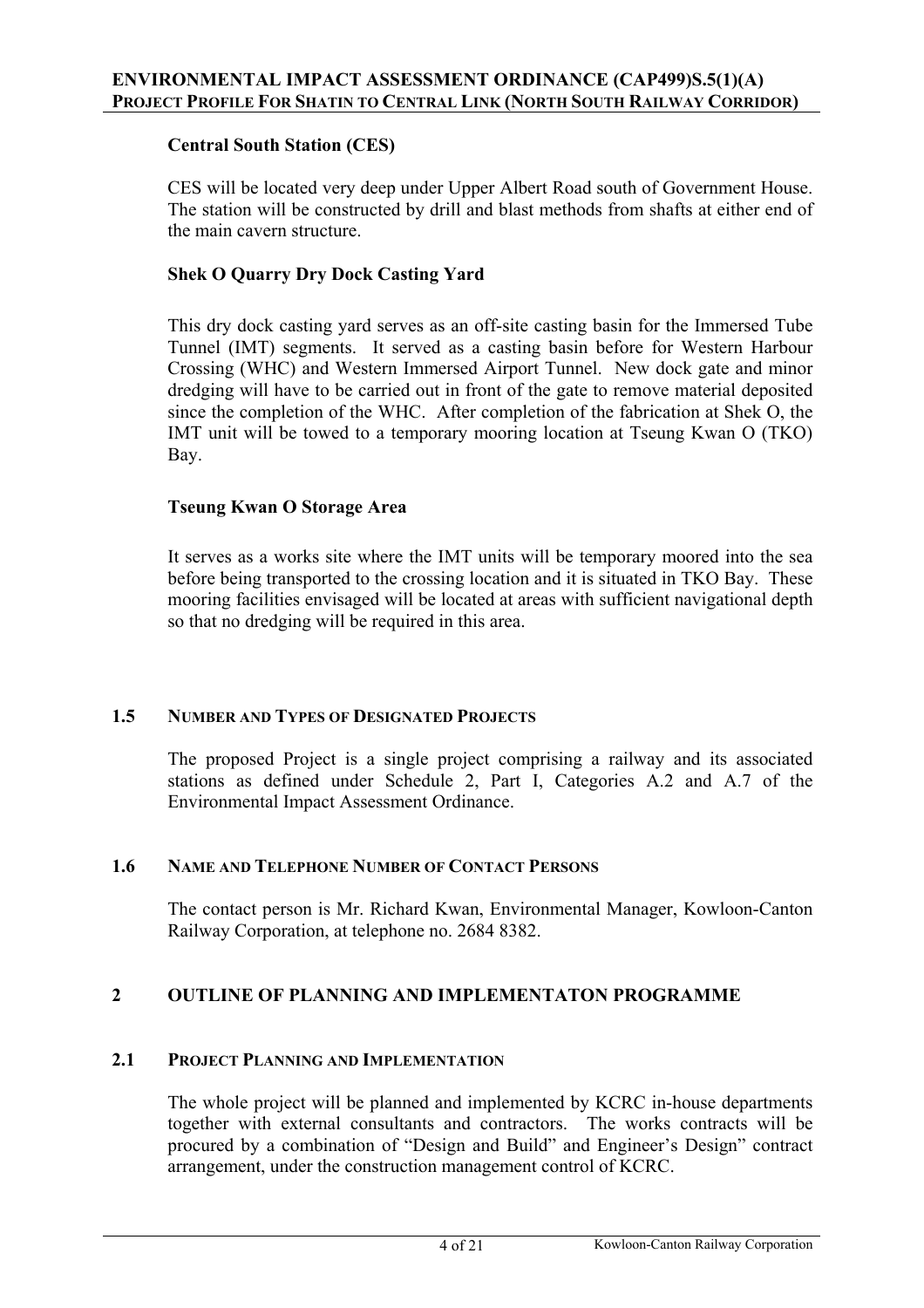### **2.2 PROJECT PROGRAMME**

The design contracts were awarded in early 2003. Works contracts are scheduled to be awarded after Exco Approval is obtained, which is envisaged in the third quarter of 2005. The Project will have a phased completion for each of the extensions. It is anticipated that this section of SCL from Mongkok to Central will be completed by 2011.

### **2.3 PROJECT INTERFACE**

The Project will be constructed predominantly in tunnels and underground stations. No insurmountable impacts on any existing or planned projects have been identified. Committed and planned projects that may interface with the railway are listed in the table below:

| <b>Stations/ Running Lines</b>      | <b>Potential Interface Project</b>                                                                                                                                                                              |  |
|-------------------------------------|-----------------------------------------------------------------------------------------------------------------------------------------------------------------------------------------------------------------|--|
| Hung Hom Station                    | Kowloon Southern Link<br>$\bullet$<br>Planned Relocation of International Mail<br>Centre<br>Planned Fifth Rail Harbour Crossing (subject to<br>review)                                                          |  |
| Fourth Harbour Rail Crossing        | Wanchai Reclamation II (subject to review)<br>$\bullet$<br><b>Planned Eastern Corridor Extension</b><br>$\bullet$<br>Planned Fifth Rail Harbour Crossing (subject to<br>$\bullet$<br>review)                    |  |
| Causeway Bay North to<br>Exhibition | MTRC North Island Line (subject to review)<br>$\bullet$<br>Wanchai Reclamation II (subject to review)<br><b>Planned Eastern Corridor Extension</b>                                                              |  |
| <b>Exhibition Station</b>           | Planned MTRC North Island Line (subject to<br>$\bullet$<br>review)<br>Planned Underground extension of Hong Kong<br>$\bullet$<br><b>Convention and Exhibition Centre</b><br>Central Wanchai Bypass<br>$\bullet$ |  |
| <b>Exhibition to Admiralty East</b> | MTRC North Island Line (subject to review)<br>$\bullet$<br>Central Wanchai Bypass (subject to review)<br>$\bullet$                                                                                              |  |
| <b>Admiralty East Station</b>       | MTRC North Island Line (subject to review)<br>$\bullet$<br>Central Reclamation III (subject to review)<br>$\bullet$<br>Planned Justice Drive Extension (subject to<br>review)                                   |  |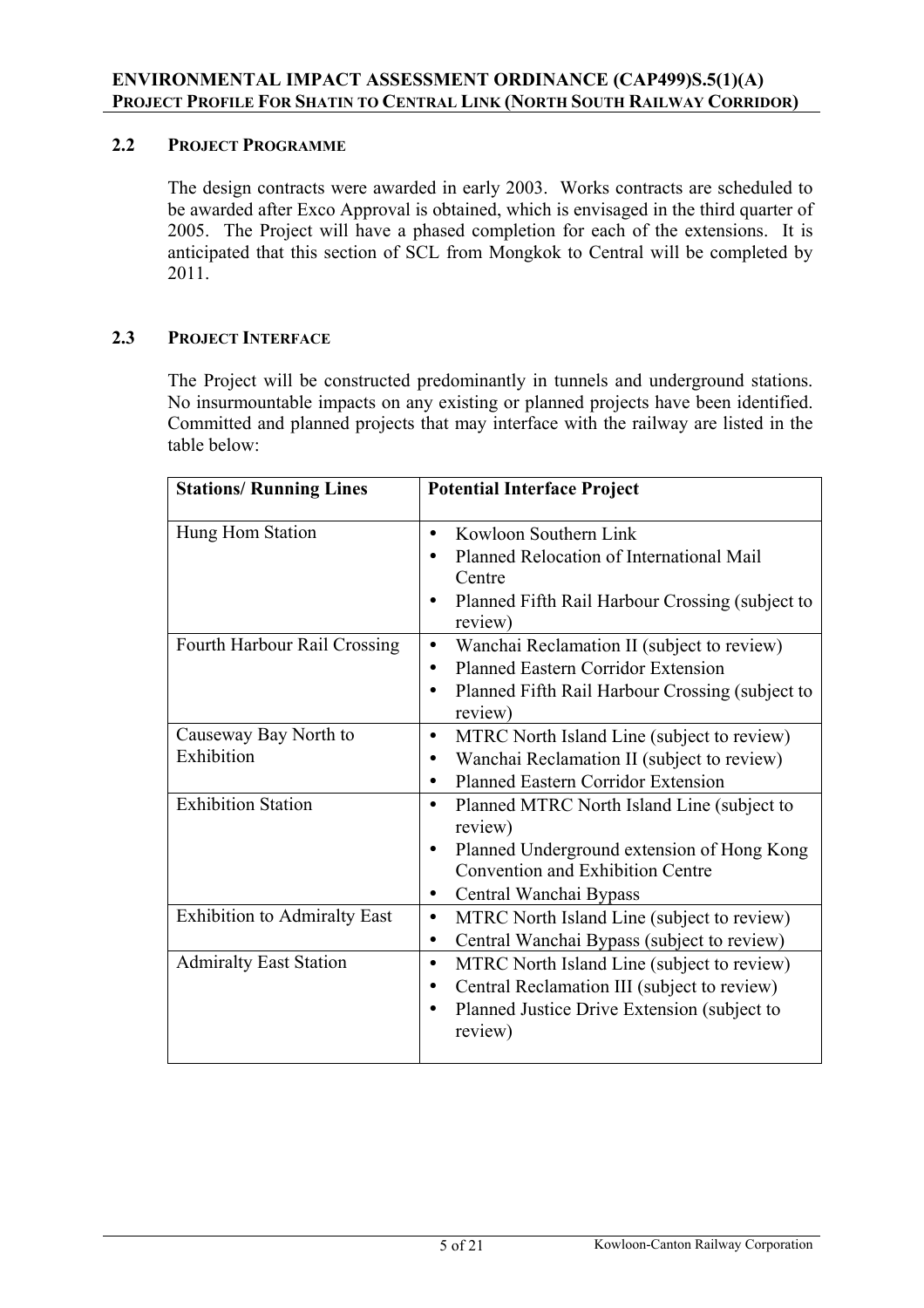# **3 POSSIBLE IMPACTS ON THE ENVIRONMENT**

#### **3.1 OUTLINE OF PROCESSES INVOLVED**

A summary of processes involved in construction of the project and the associated environmental impacts during construction and operational phases are provided below.

Whilst electrified rail is considered an environmental friendly mode of transport, construction of the project will inevitably lead to certain levels of environmental impacts, but state of the art mitigation measures will be designed in consultation with the authorities, and diligently applied in order to mitigate the impact to an acceptable level.

#### **3.1.1 Worksites**

Worksites and works areas will be proposed at suitable locations along the alignment to support the railway construction works. Temporary works areas will be formed for the construction of cut and cover tunnels at both Hung Hom and Tin Hau water front for the reception of the harbour crossing IMT. Activities taking place at those locations including storage of equipment and materials, site offices, bentonite plant etc. In addition, a dry dock casting yard and a concrete batching plant will be proposed at the existing Shek O Quarry for the fabrication of IMT units and a temporary holding area for IMT units at Tseng Kwan O prior to the placement of the units across the harbour.

### **3.1.2 Cut and Cover Construction**

 Cut and cover methods will likely be adopted for the construction of short sections of running tunnels and stations including HUH, CBN, ADE, EXH, TBM launching and reception shafts and associated structures including station entrances, adits and ventilation buildings. Either "bottom-up" or "top-down" sequences may be selected in the cut and cover works. These methods rely on forming a cofferdam (by the installation of pipe pile walls, diaphragm walls, sheetpile wall, or contiguous bored pile walls) and excavating from within the cofferdam. The cofferdam will be suitably anchored or propped laterally to allow safe excavation and construction.

### **3.1.3 TBM Construction**

TBMs will likely be used for the construction of the tunnels between the siding facility at Hung Hom and Wylie Road to the south of MKK Station, and from the IMT landing point in Tin Hau to ADE.

### **3.1.4 Drill and Blast /Cavern Construction**

Drill and blast method will be adopted for the construction of the tunnel section from ADE to CES.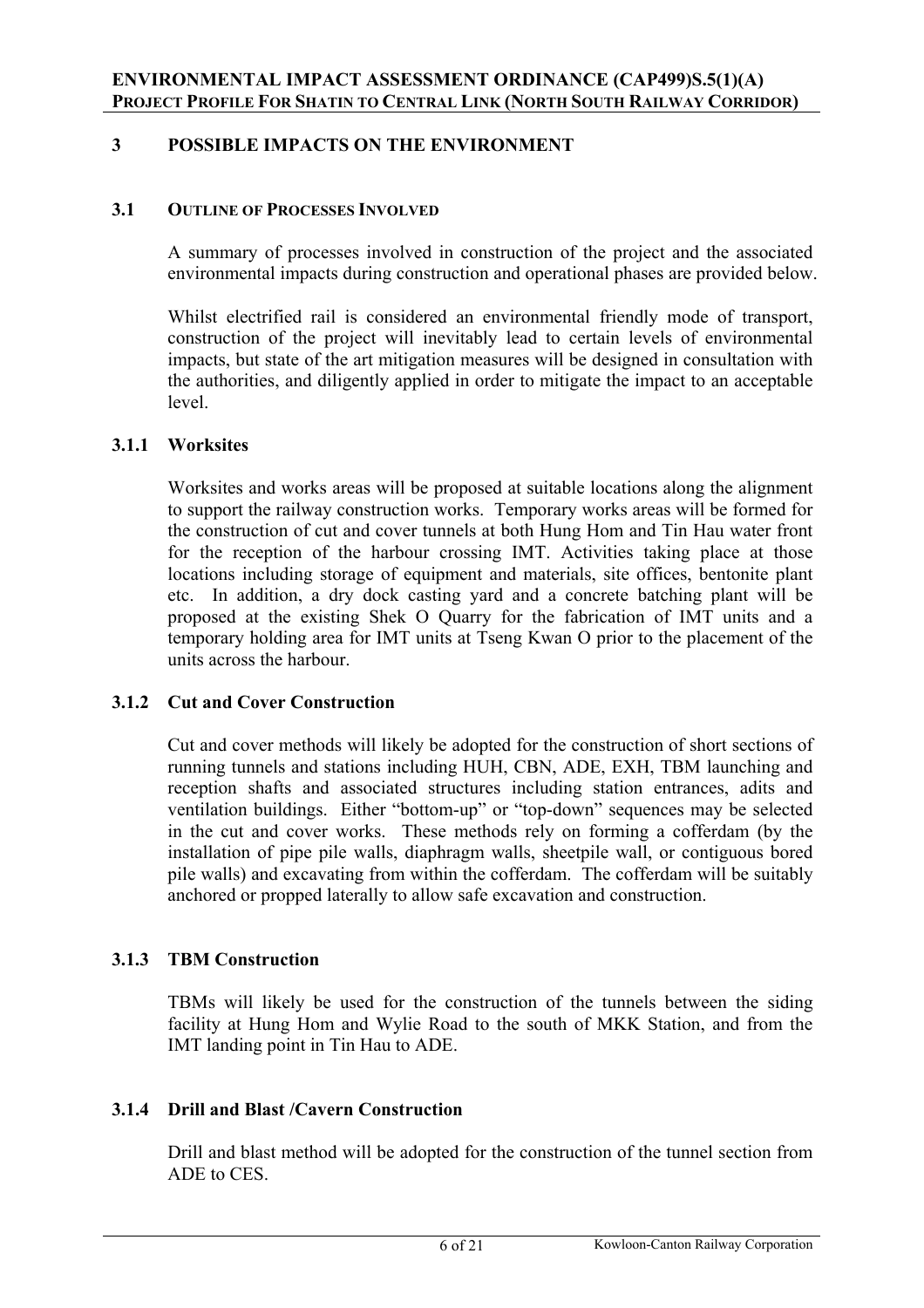CES will be constructed using drill and blast methods by enlarging the previously formed tunnels. The rock caverns are self-standing structures with support provided by rock bolts or anchors to strengthen the rock where joints or fissures are encountered. A permanent lining will also be provided which will improve the stability and durability of the cavern structure from water ingress and rock fall.

## **3.1.5 Immersed Tube Tunnel (IMT)**

The 1.4km immersed tube tunnel alignment runs between Hung Hom and the SVB. The IMT construction methodology will be similar to the method used for the existing cross harbour road and railway tunnels: a reinforced concrete box type structure, cast in short sections in a dry dock casting yard and stressed into longer units (about 100- 120m) will be floated in and set in a dredged trench in the harbour bed on a uniformly graded gravel mattress. After the IMT units have been assembled and joined together by stressed bars the trench will be back filled and the units covered over with an approximately 2m thick graded rock layer. The trench excavation will be carried out using traditional dredging methods and the excavated material will be disposed at designated marine disposal areas.

# **3.1.6 Demolition**

Some existing structures will be demolished to enable the construction of the railway infrastructure. The demolition will be carried out using traditional methods and the demolition waste disposed at designated disposal areas.

### **3.2 POTENTIAL ENVIRONMENTAL IMPACTS: CONSTRUCTION PHASE**

The following sections describe the potential environmental impacts during construction phase, which will be alleviated by effective and pragmatic mitigation measures designed according to the assessed levels of impact.

### **3.2.1 Air Quality**

Potential air quality impacts may arise from fugitive dust emissions generated by construction activities such as excavation, cutting, filling, concrete batching, rock crushing, stockpiling, construction vehicle movements, as well as demolition works such as that of the POC.

### **3.2.2 Noise & Vibration**

Airborne noise will be generated during construction of the Project. Airborne noise will be generated from cut and cover activities, diaphragm wall construction, excavation, backfilling, road reinstatement, operation of works trains and construction of above ground structures.Groundborne vibration may be generated due to TBM tunneling during construction of the Project.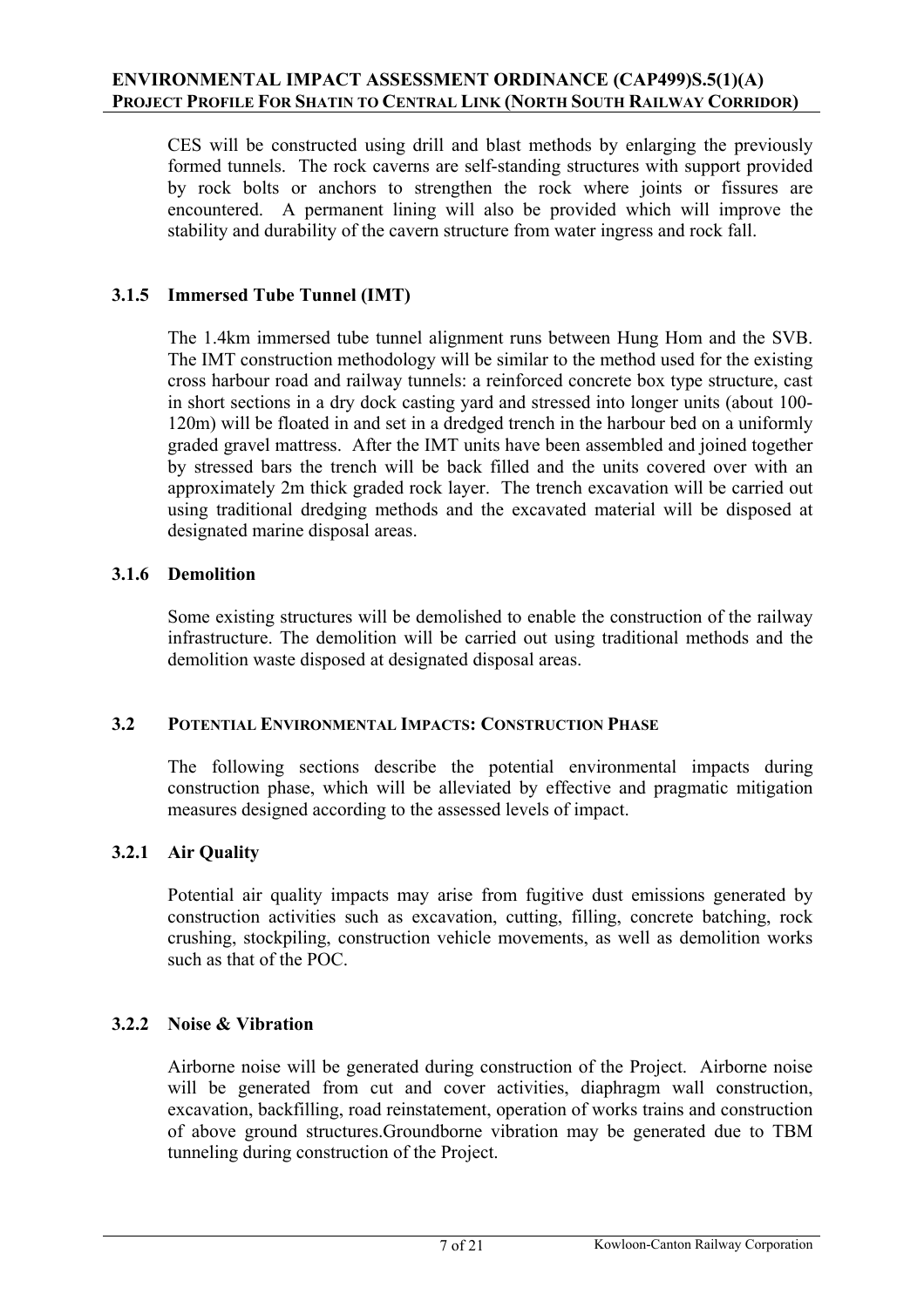# **3.2.3 Water Quality**

Water quality impacts may arise due to the following potential sources during the construction of the Project:

- Run off due to erosion of exposed surfaces, accidental spillage from plant maintenance, etc. materials handling and other works areas;
- Wash out from concrete batching plants;
- Wastewater due to diaphragm wall construction;
- Groundwater extracted during underground construction;
- Construction workforce sewage;
- Construction of the Fourth Rail Harbour Crossing;
- Maintenance dredging at the Shek O IMT Casting Basins;
- Marine disposal of potentially contaminated dredged/excavated sediment; and
- Construction of road diversion in CWBTS

# **3.2.4 Waste Management**

Construction activities will result in the generation of a variety of surplus materials that may include:

- Excavated materials;
- Construction and demolition (C&D) materials and wastes;
- Site clearance waste;
- Chemical waste of residual oil and lubricating fluid from construction plant and machinery;
- General refuse from worksites; and,
- Dredge/excavation of the submarine trench for the IMT and at the Shek O IMT Casting Basins.

It is estimated that approximately  $2.7$ Mm<sup>3</sup> of spoil will need to be disposed from the Project construction works. Additionally, there will be hard rock and dredged marine sediments generated from the excavation process. Inert excavated materials and construction and demolition materials will be properly segregated and will either be used on site, or disposed of at available public filling areas in accordance with the guidance from Fill Management Committee.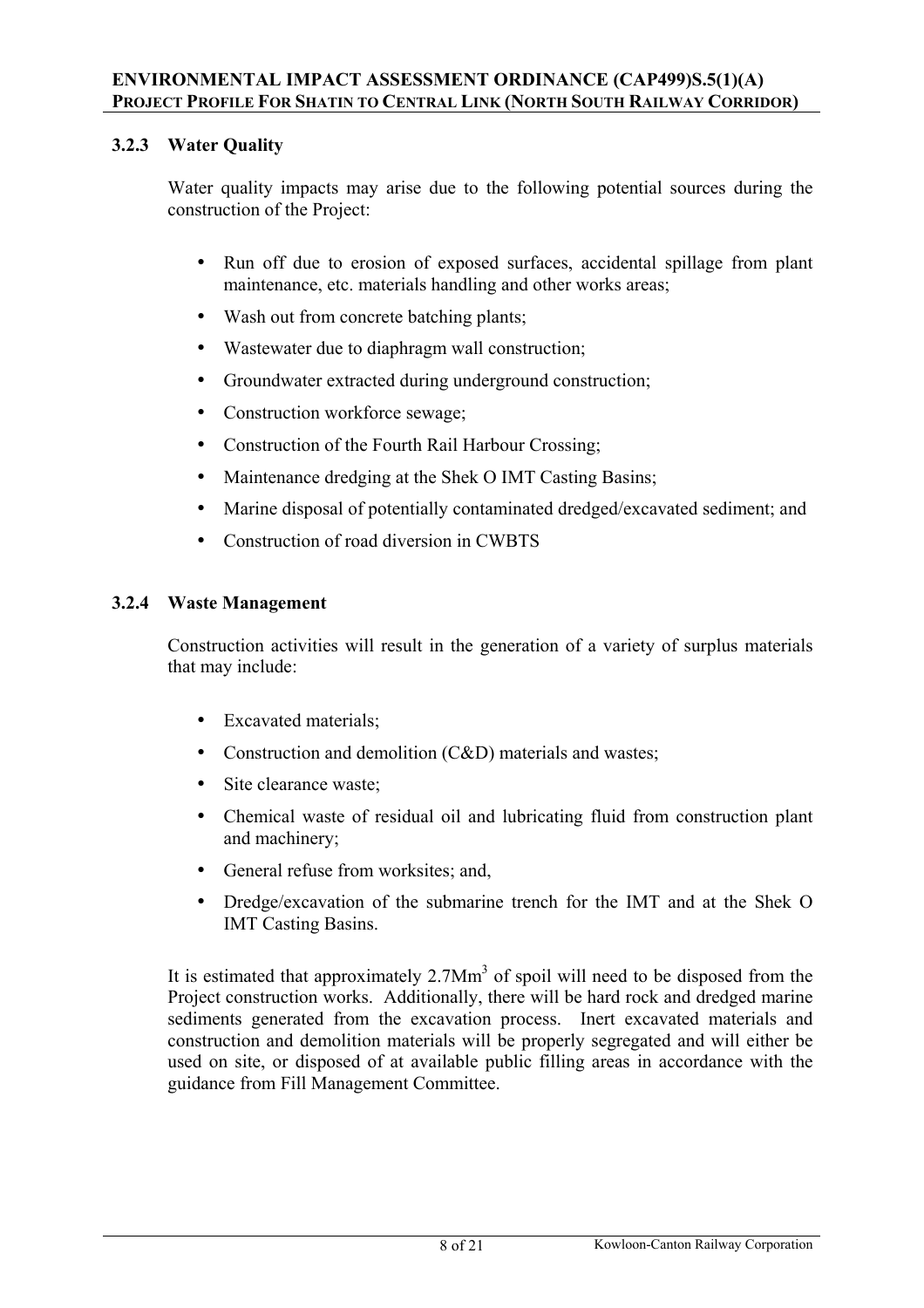# **3.2.5 Hazard**

The proposed railway will not run into any consultation zone of Potentially Hazardous Installations. Explosive magazines may be required to provide overnight storage of explosives for drill and blast construction.

## **3.2.6 Ecology**

 Generally the ecological impacts associated with this project will be minimal given that the majority of the alignment is in the urban area and will be built underground. Small scale marine ecological impacts may arise due to maintenance dredging at the approach channels of the proposed dry dock IMT casting yard at Shek O.

# **3.2.7 Historical and Cultural Impacts**

Potential impacts on historical and cultural heritage resources during the construction phase may arise due to activities associated with plant operation, temporary and permanent land take, excavation, change of the sites setting, and vibration impact during construction with mechanised or blasting methods.

Whilst it is not expected that any declared monument will be affected by the Project, a number of sites of historical and cultural heritage significance have been identified within or in close proximity to the proposed alignment. These are tabulated below. Although some of the heritage sites at Central are at close horizontal distance to the alignment, the tunnel and station are at some 50m below ground level. Potential adverse impacts to these structures therefore should be minimal.

| Location                                                 | <b>Description</b>                                                                                                                                                                                                                                                                                                                                                                             |  |
|----------------------------------------------------------|------------------------------------------------------------------------------------------------------------------------------------------------------------------------------------------------------------------------------------------------------------------------------------------------------------------------------------------------------------------------------------------------|--|
| Running Line between Hung<br>Hom and Exhibition          | The Noonday Gun situated at the coast near<br>the Causeway Bay Typhoon Shelter<br>Wanchai Police Station located at<br>approximately 150m from the Exhibition<br>Station<br>• Kellet Island Archaeological Site located some<br>150m from the alignment<br>• Royal Hong Kong Yacht Club situated at<br>Kellet Island<br>• Police Officers' Club to the west of Causeway<br>Bay Typhoon Shelter |  |
| Running line between Admiralty<br>East and Central South | Former French Mission Building in Battery<br>$\bullet$<br>Bath approximately 250m from the alignment<br>• The Exterior of Main Building, the Helena<br>May at Garden Road approximately 75m from<br>the alignment<br>St. John's Cathedral at Garden Road located at<br>approximately 150m from the alignment<br>Rawlinson House in Hong Kong Park                                              |  |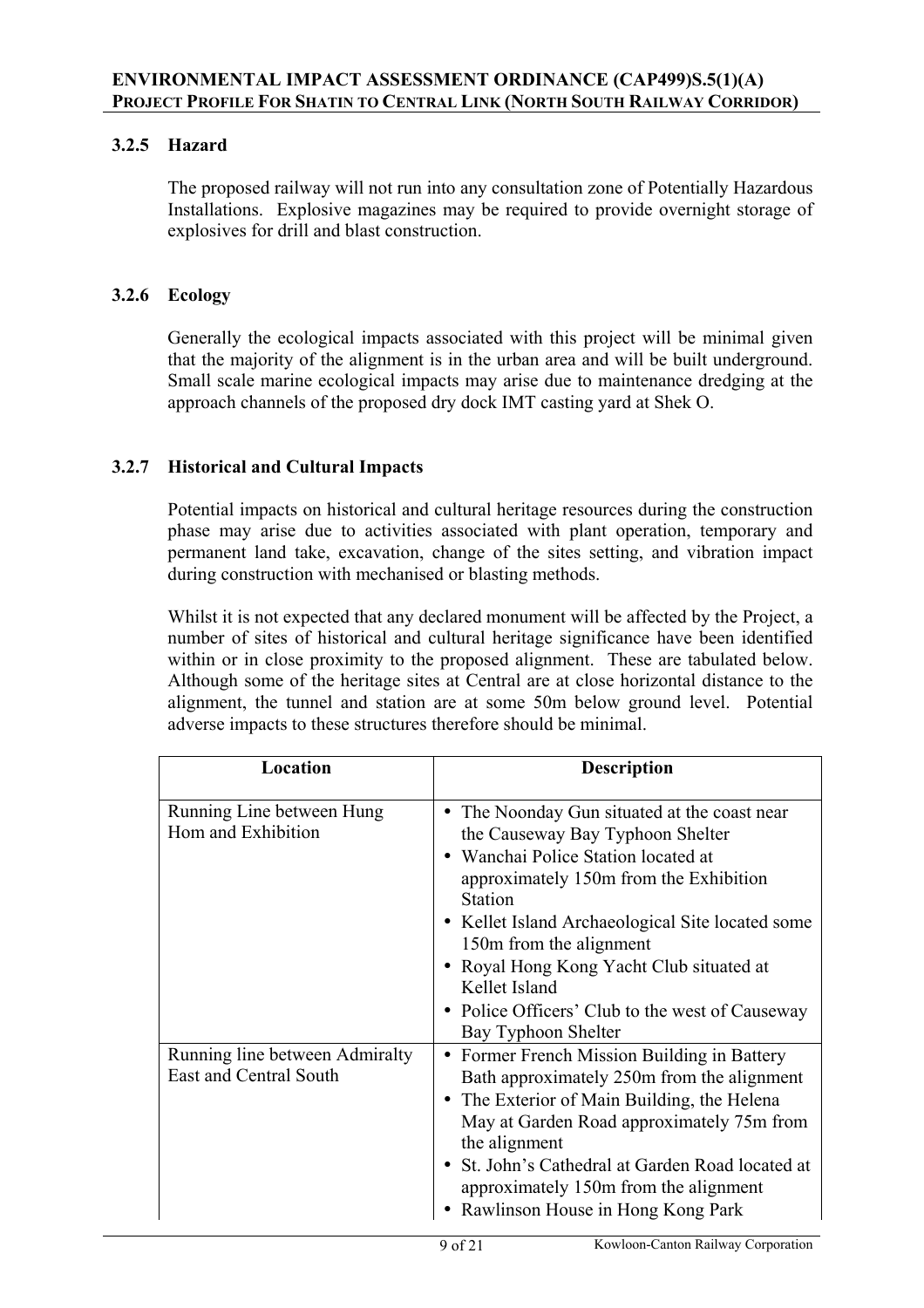| Location | <b>Description</b>                                                                                                                                                                                                                                                                                                                                                                                                                                                                                                                                                                                                                                                                                                                                                                                                                                                                                                                                                                                                                                                                                                                                                                                                                                                                                     |
|----------|--------------------------------------------------------------------------------------------------------------------------------------------------------------------------------------------------------------------------------------------------------------------------------------------------------------------------------------------------------------------------------------------------------------------------------------------------------------------------------------------------------------------------------------------------------------------------------------------------------------------------------------------------------------------------------------------------------------------------------------------------------------------------------------------------------------------------------------------------------------------------------------------------------------------------------------------------------------------------------------------------------------------------------------------------------------------------------------------------------------------------------------------------------------------------------------------------------------------------------------------------------------------------------------------------------|
|          | approximately 175m from the alignment<br>• Victoria Barracks near Hong Kong Park at<br>various distances from 70m to 200m from the<br>alignment<br>• Sebourne Villas No.1 at Kennedy Road within<br>25m from the alignment<br>• St. Joseph's College at Kennedy Road within<br>25m from the alignment<br>• St. Paul's Co-educational College on<br>MacDonell Road within 25m from the<br>alignment<br>• Former Explosive Magazine on Kennedy Road<br>approximately 50m from the alignment<br>• Former British Military Hospital at Borrett<br>Road within 10m from the alignment<br>• Government House on Upper Albert Road<br>approximately 200m from CES<br>• Bishop House at Lower Albert Road above a<br>CES adit<br>• Pedder Building on Pedder Street within 50m<br>from a CES adit<br>• Network No.1, Queen's Road Central War<br>Time Air Raid Shelter near a CES adit<br>• Staircase and old walls in Battery Path area<br>next to CES entrances<br>• Flight of Stone Steps and Gas Lamps on<br>Duddell Street with 25m from a CES adit<br>• Catholic Cathedral of Immaculate Conception<br>at Glenealy, Central, approximately 50m from<br>alignment<br>• St. Paul's Church at Glenealy within 25m<br>from CES<br>• Old Dairy Farm Depot at Lower Albert Road,<br>Central next to a CES adit |
|          | • Old Kei Yan Primary School at Glenealy,                                                                                                                                                                                                                                                                                                                                                                                                                                                                                                                                                                                                                                                                                                                                                                                                                                                                                                                                                                                                                                                                                                                                                                                                                                                              |
|          | Central within 25m from CES<br>• Bishop House war time air raid tunnel at<br>Glenealy next to CES                                                                                                                                                                                                                                                                                                                                                                                                                                                                                                                                                                                                                                                                                                                                                                                                                                                                                                                                                                                                                                                                                                                                                                                                      |
|          | • Victoria Prison at Old Bailey Street<br>• Former Central Magistracy at No.1 Arbuthnot<br>Road                                                                                                                                                                                                                                                                                                                                                                                                                                                                                                                                                                                                                                                                                                                                                                                                                                                                                                                                                                                                                                                                                                                                                                                                        |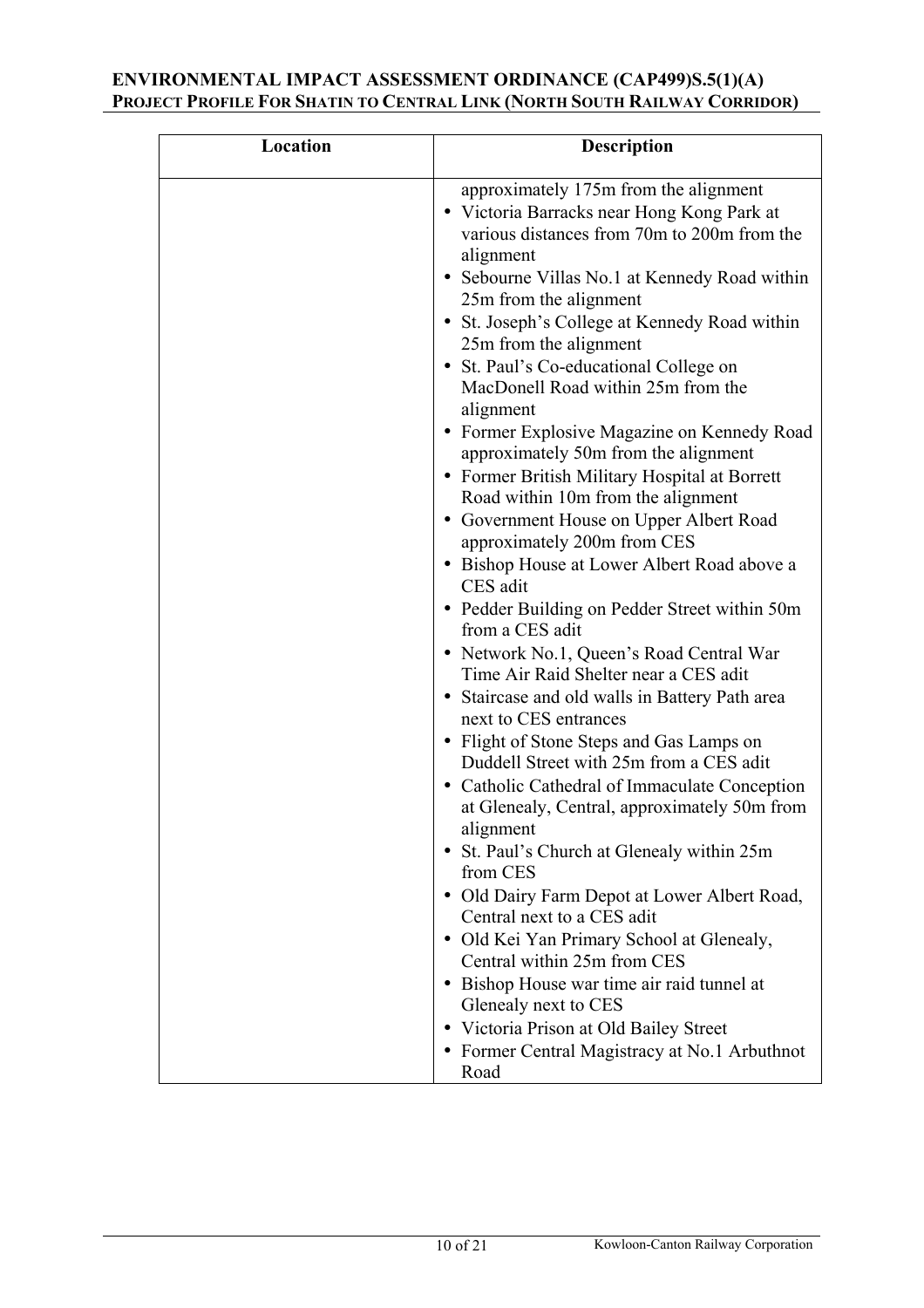# **3.2.8 Land Contamination**

A review of historical maps and selected historical aerial photographs has indicated the proposed alignment and stations which are to be developed are on land which has primarily been heavily developed for residential, commercial and recreational uses or on recently reclaimed land. There is little available information to indicate that there have been any major industrial uses along the alignment and the potentially contaminated areas are:

- Petrol station on Princess Margaret Road near Oi Man Estate;
- Locomotive Running Shed at KCR Hung Hom freight yard;
- Two petrol station sites located along Gloucester and Victoria Park Road; and,
- Potential contamination from excavated marine sediments on the recently reclaimed land.

# **3.2.9 Landscape and Visual Impact**

The proposed route alignment involves construction through a well developed urban environment. The cut and cover tunnel construction and excavation, temporary noise barriers for the works sites and illumination within the construction sites may create short-term visual impacts.

### **3.3 POTENTIAL ENVIRONMENTAL IMPACTS: OPERATIONAL PHASE**

### **3.3.1 Air Quality**

Trains to be operated on the Project will be electrically powered so there will be minimal dust and gaseous emissions. Tunnel ventilation exhausts and smoke extraction facilities will be carefully positioned to avoid adverse air quality impacts. Air quality impact during the operational phase of the proposed railway is envisaged to be insignificant.

# **3.3.2 Noise**

Operational rail noise impact is not anticipated to be significant since the railway will be predominantly underground, except for the section between MKK station and Wylie Road. Potential stationary noise sources include tunnel ventilation shafts, tunnel ventilation fans and environmental control systems.

Apart from airborne noise, the passage of trains in the tunnel may give rise to potential ground-borne noise and vibration, which can be sufficiently mitigated by special trackforms.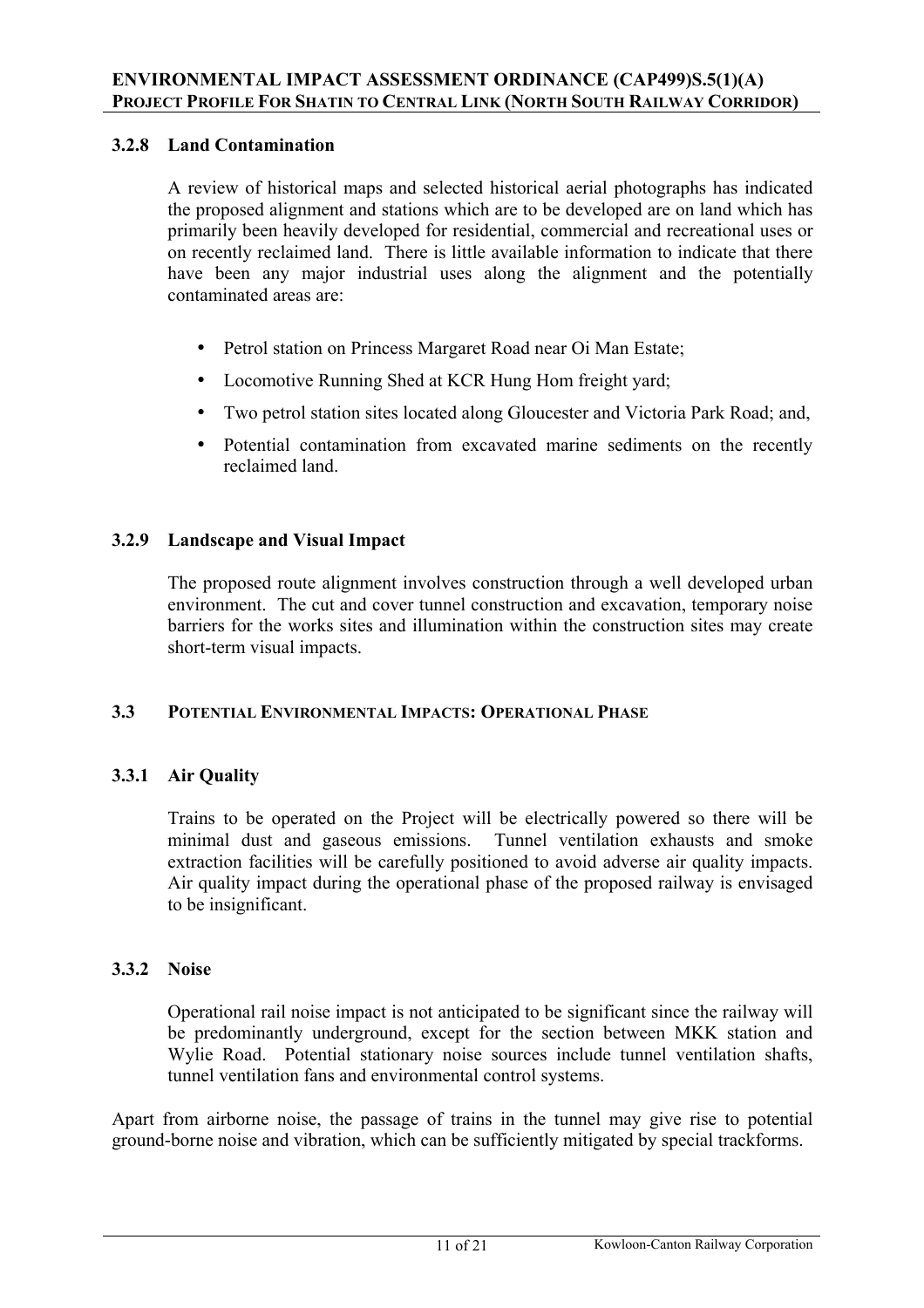# **3.3.3 Water Quality**

Limited quantities of oils and lubricants will be used on the trains and rail lubricators may be deposited on the tracks by passing trains. Iron dust will also be left on the tracks by the maintenance grinding of the rail. Small quantities of oil & grease and suspended solids may be contained in the runoff. Wastewater containing cleaning agents, discharge from air conditioning systems and sewage generated at the stations may also contribute to water quality impacts. These minor impacts will be dealt with in accordance with the WPCO requirements.

### **3.3.4 Waste Management**

Municipal waste, including litter, foodstuffs, plastics, wood, office waste and cleaning materials will be generated during the operation of the proposed railway.

# **3.3.5 Hazard**

As the proposed railway will not run into any consultation zones of Potentially Hazardous Installations, hazard is not anticipated during the operational stage.

# **3.3.6 Ecology**

No ecological impacts are anticipated during the operation of the proposed railway.

### **3.3.7 Historical and Cultural Impacts**

No historical and cultural impacts are expected during the operation of the proposed railway.

### **3.3.8 Land Contamination**

No land contamination impacts are expected during the operation of the proposed railway.

### **3.3.9 Landscape and Visual**

Potential landscape impacts would result from the permanent loss of trees arising from the construction phase. Whilst the proposed alignment will be predominantly underground, there will be some above ground structures such as station entrances and adits, ventilation shafts and buildings which may impact the physical landscape and visual amenity of surrounding areas.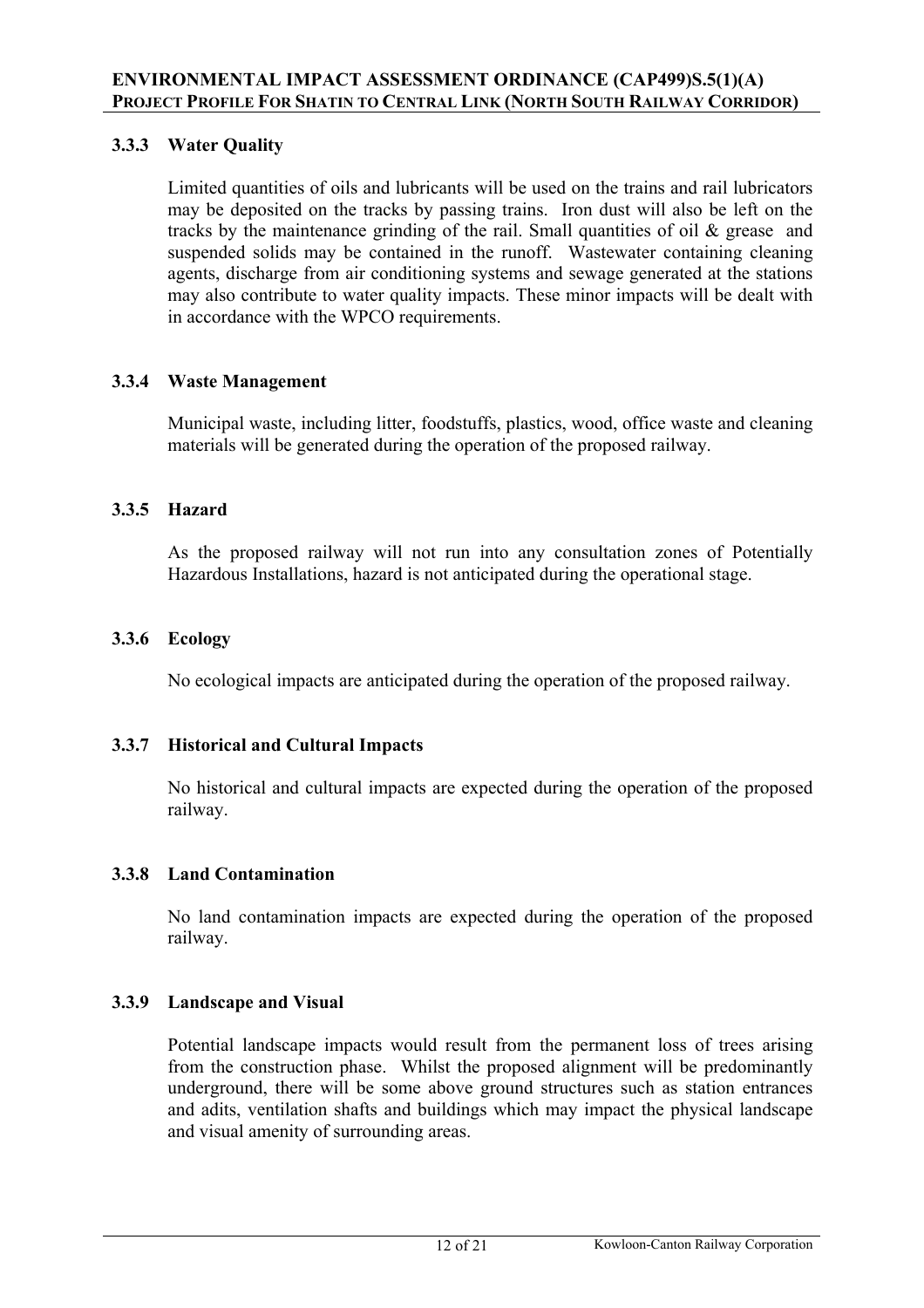# **4 MAJOR ELEMENTS OF THE SURROUNDING ENVIRONMENT**

#### **4.1 EXISTING AND PLANNED SENSITIVE RECEIVERS**

#### **4.1.1 Noise**

Potential Noise Sensitive Receivers (NSRs) have been identified under the Technical Memorandum on Environmental Impact Assessment Process. Representative NSRs include:

| Location of Noise Sensitive Receivers in Construction Phase |
|-------------------------------------------------------------|
|-------------------------------------------------------------|

| Area                                                                            | Location                                                                                                                                                                                                                                                |
|---------------------------------------------------------------------------------|---------------------------------------------------------------------------------------------------------------------------------------------------------------------------------------------------------------------------------------------------------|
| Running Line between<br>Mong Kok and Hung Hom<br>Station                        | • Residential buildings along the existing East Rail<br>track<br>• Schools along Wylie Road between Waterloo<br>Road and Princess Margaret Road                                                                                                         |
| Running Line between Hung<br>Hom and HK landfall                                | Hong Kong Coliseum<br>Hotel Nikko HK<br>• Residential properties adjacent to Island Eastern<br>Corridor                                                                                                                                                 |
| Causeway Bay North<br>Station                                                   | • Residential properties along Gloucester Road<br><b>Excelsior Hotel</b>                                                                                                                                                                                |
| Running Line between<br>Causeway Bay North and<br>Exhibition                    | • Elizabeth House                                                                                                                                                                                                                                       |
| <b>Exhibition Station</b>                                                       | Causeway Centre<br>$\bullet$<br>• Renaissance Hotel                                                                                                                                                                                                     |
| Running Line between<br><b>Exhibition and Admiralty</b><br>East                 | HK Academy for Performing Arts                                                                                                                                                                                                                          |
| <b>Admiralty East Station</b>                                                   | • JW Marriot Hotel                                                                                                                                                                                                                                      |
| Running Line between<br><b>Admiralty East to Central</b><br><b>West Station</b> | St. Joseph Church<br>$\bullet$<br>• Residential properties at Kennedy Road and<br><b>Cotton Tree Drive</b><br>• Residential properties at Upper Albert Road and<br><b>Arbuthnot Road</b><br>• HK Central Hospital<br>• St. Paul Church and Kindergarten |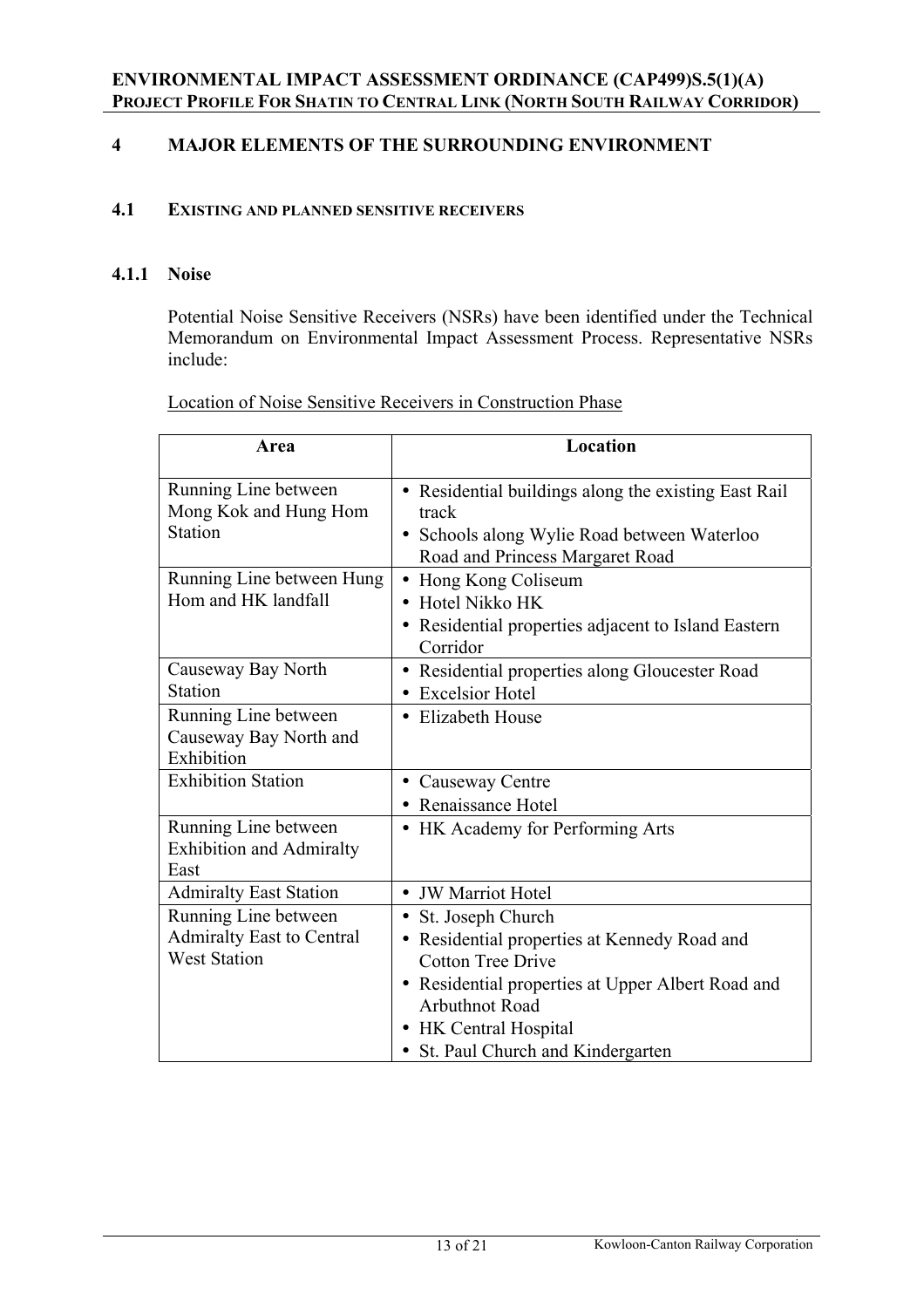Location of Noise Sensitive Receivers in Operational Phase

As most of the SCL operates underground, the main source of operational phase noise is from vent shaft and chiller plants, which are relatively minor. The potential noise sources and sensitive receivers locations are tabulated below:

| Area                                                                            | Location                                                                                                                                           | <b>Noise Sources</b>                                         |
|---------------------------------------------------------------------------------|----------------------------------------------------------------------------------------------------------------------------------------------------|--------------------------------------------------------------|
| Running Line between<br>Mong Kok and Hung<br><b>Hom Station</b>                 | • Residential buildings along the<br>existing East Rail track<br>• Schools along Wylie Road<br>between Waterloo Road and<br>Princess Margaret Road | Train operation<br>Train operation                           |
| Running Line between<br>Hung Hom and HK<br>landfall                             | Hong Kong Coliseum<br>$\bullet$<br>• Hotel Nikko HK<br>• Residential properties adjacent<br>to Island Eastern Corridor                             | Train operation<br>Vent Shaft<br>Vent Shaft/Chiller<br>Plant |
| Causeway Bay North<br><b>Station</b>                                            | Residential properties along<br>$\bullet$<br><b>Gloucester Road</b><br><b>Excelsior Hotel</b>                                                      | Vent Shaft/Chiller<br>Plant<br>Vent Shaft/Chiller<br>Plant   |
| <b>Exhibition Station</b>                                                       | • Causeway Centre                                                                                                                                  | Vent Shaft/Chiller<br>Plant                                  |
| Running Line between<br>Exhibition and<br><b>Admiralty East</b>                 | • HK Academy for Performing<br>Arts                                                                                                                | Train operation                                              |
| Running Line between<br><b>Admiralty East to</b><br><b>Central West Station</b> | • St. Joseph Church                                                                                                                                | Vent Shaft/Chiller<br>Plant<br>Vent Shaft/Chiller            |
|                                                                                 | Residential properties at<br>$\bullet$<br>Kennedy Road and Cotton Tree<br>Drive                                                                    | Plant                                                        |
|                                                                                 | • Residential properties at Upper<br>Albert Road and Arbuthnot<br>Road                                                                             | Vent Shaft/Chiller<br>Plant                                  |
|                                                                                 | • HK Central Hospital                                                                                                                              | Vent Shaft/Chiller<br>Plant                                  |
|                                                                                 | St. Paul Church and<br>Kindergarten                                                                                                                | Vent Shaft/Chiller<br>Plant                                  |

Detail identification of existing and planned NSRs and representative assessment locations would be made in the EIA report with reference to the prevailing situation and relevant planned uses proposed in the most up to date/available plans prepared under the TPO or any other land use plans published by the Government.

### **4.1.2 Air Quality**

Potential Air Sensitive Receivers (ASRs) have been identified under the Technical Memorandum on Environmental Impact Assessment Process. Representative ASRs include: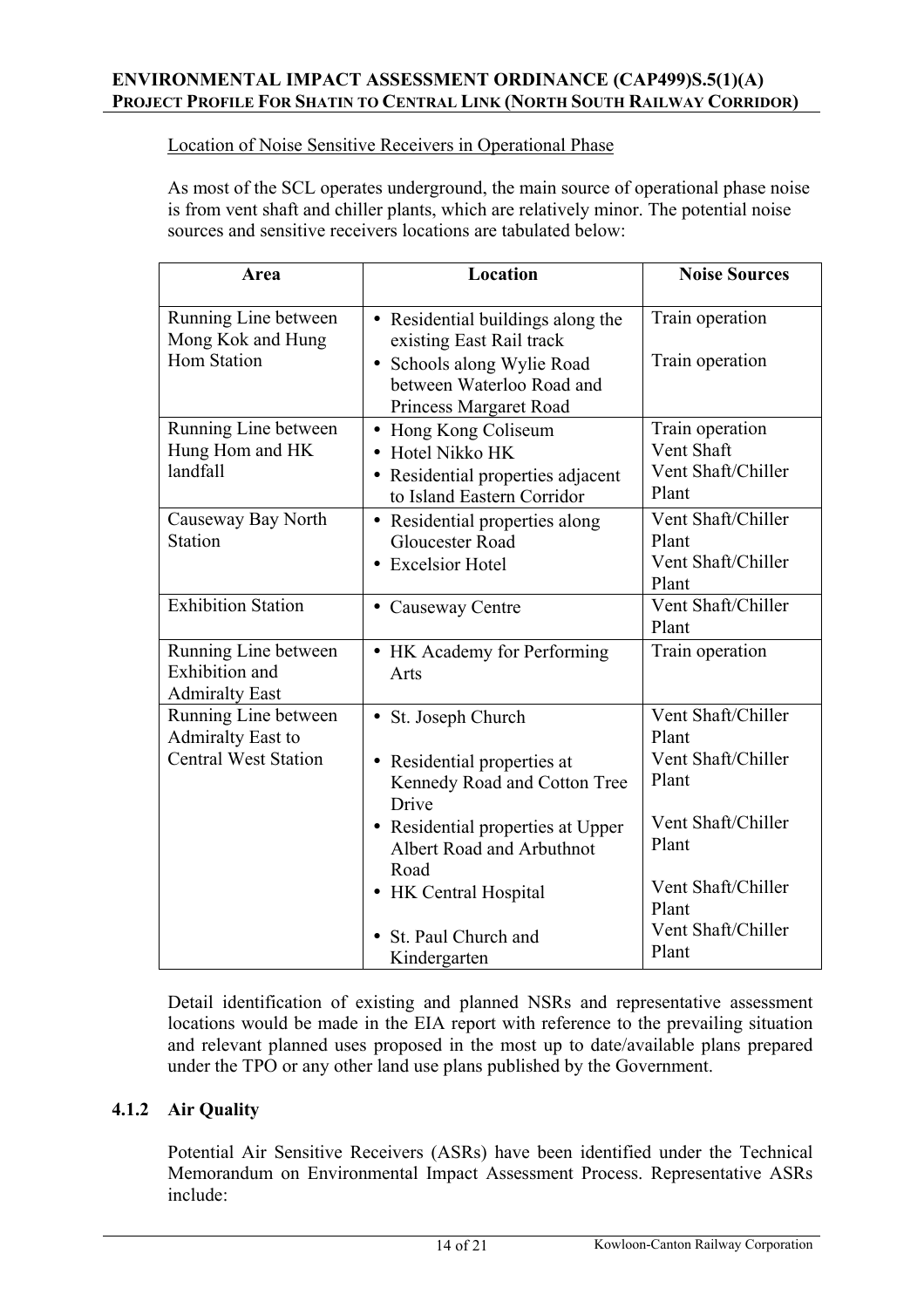| Area                                                                            | <b>Location of Potential Air Sensitive Receivers</b>                                                                                                                                                                                                                                                        |
|---------------------------------------------------------------------------------|-------------------------------------------------------------------------------------------------------------------------------------------------------------------------------------------------------------------------------------------------------------------------------------------------------------|
| Running Line between Mong<br>Kok and Hung Hom Station                           | Residential buildings along the existing East<br>$\bullet$<br>Rail track<br>Schools along Wylie Road between Waterloo<br>$\bullet$<br>Road and Princess Margaret Road                                                                                                                                       |
| Running Line between Hung<br>Hom and HK landfall                                | Hong Kong Coliseum<br>• Hotel Nikko Hong Kong<br>• Residential properties adjacent to Island Eastern<br>Corridor                                                                                                                                                                                            |
| Causeway Bay North Station                                                      | • Residential properties along Gloucester Road<br>• Excelsior Hotel<br>Royal Hong Kong Yacht Club                                                                                                                                                                                                           |
| Running Line between<br>Causeway Bay North and<br>Exhibition                    | <b>Elizabeth House</b>                                                                                                                                                                                                                                                                                      |
| <b>Exhibition</b> station                                                       | Causeway Centre<br>$\bullet$<br>Renaissance Hotel<br>District Courts in Wanchai Tower                                                                                                                                                                                                                       |
| <b>Admiralty East Station</b>                                                   | • JW Marriot Hotel<br>• Commercial buildings along Queensway and<br><b>Harcourt Road</b>                                                                                                                                                                                                                    |
| <b>Shek O Dry Dock Casting</b><br>Yard                                          | • Possible villagers at To Tei Wan Tsuen                                                                                                                                                                                                                                                                    |
| Running Line between<br><b>Admiralty East to Central West</b><br><b>Station</b> | • Government House<br>• Hong Kong Zoological and Botanical Gardens<br>• St. Joseph Church<br>• Residential properties at Kennedy Road and<br><b>Cotton Tree Drive</b><br>• Residential properties at Upper Albert Road and<br>Arbuthnot Road<br>• HK Central Hospital<br>• St. Paul Church and Kindergarten |

### **4.1.3 Water Quality**

Potential Water Sensitive Receivers (WSR) have been identified under the Technical Memorandum on Environmental Impact Assessment Process as follows:

- i) Victoria Harbour;
- ii) Causeway Bay Typhoon Shelter;
- iii) WSD Saltwater Pumping Stations; and,
- iv) Shek O Tai Tam Bay.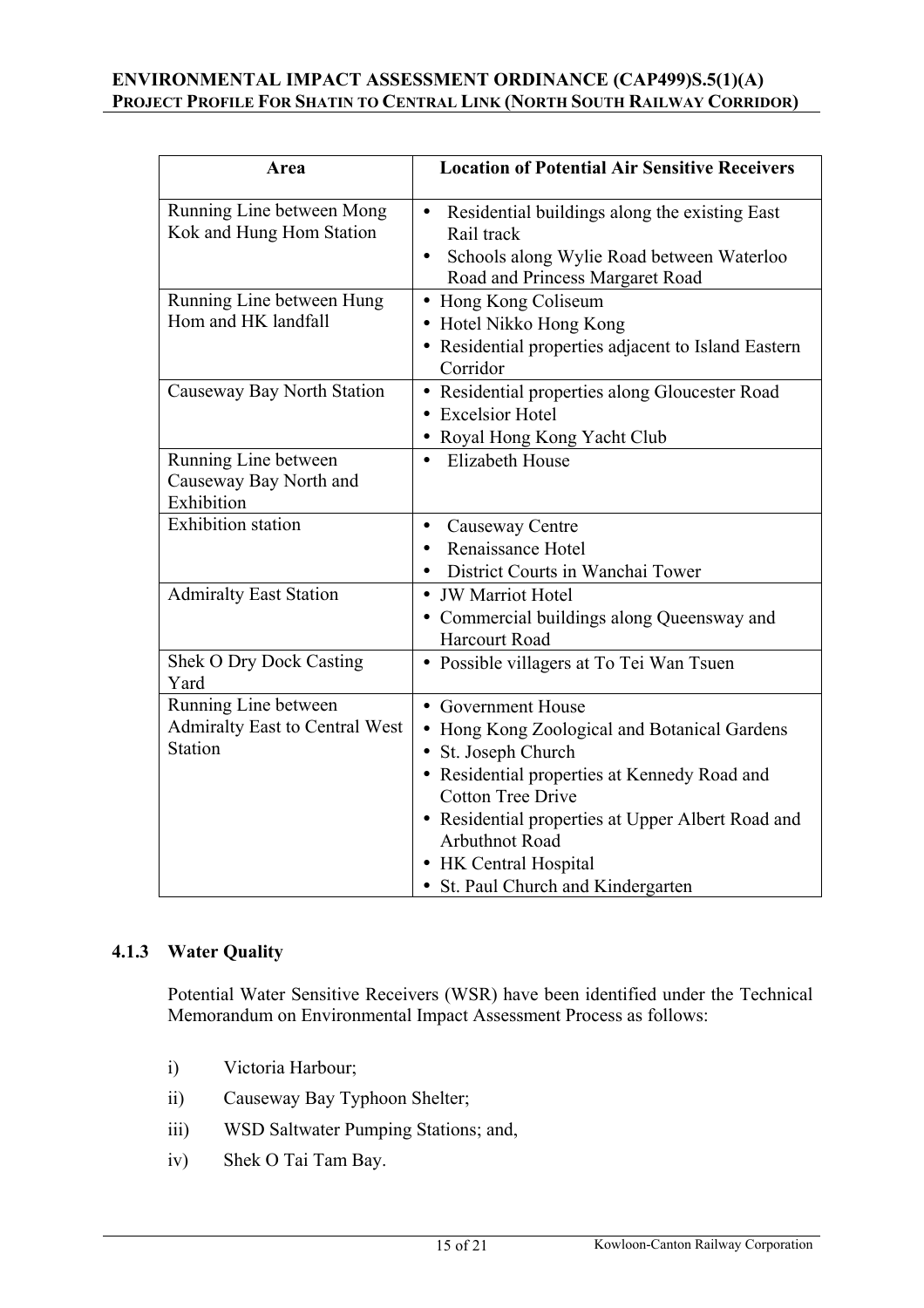# **4.1.4 Cultural Heritage**

Major historical and cultural heritage in the vicinity of the alignment is listed in Section 3.2.7.

## **4.1.5 Landscape and Visual**

### **Landscape Impacts**

Potential landscape impacts caused by the Project include:

- Impacts on landscape character areas at Causeway Bay Waterfront, Harbour Road Garden and Harcourt Garden.
- Impacts on public open space and existing trees at Harbour Road Garden and Harcourt Garden.
- Impacts on existing immature trees and shrubs located around the boundary of the Indoor Sports Hall and PTI (Exhibition station construction).
- Impacts on existing mature trees located at Upper Albert Road.

#### **Visual Impacts**

Potential visual impacts to the following key Visual Sensitive Receivers (VSRs) have been identical in the vicinity to the alignment:

- Impacts on Hotel Nikko Hong Kong and residential properties adjacent to Island Eastern Corridor from construction activities and ventilation buildings at waterfront.
- Impacts on Excelsior Hotel and residential properties along Gloucester Road from construction activities and station ventilation structures at Causeway Bay Typhoon Shelter.
- Impacts on Causeway Centre and commercial buildings near the Exhibition Station (e.g. Great Eagle Centre, Harbour Centre and Sun Hung Kai Centre) from construction activities and station structures.
- Impacts on VSRs in the vicinity of the Admiralty East Station from construction activities and station structures.
- Impacts on VSRs along Queen's Road Central, Ice House Street, Wyndham Street, and Upper Albert Road from construction activities and station vent shafts and entrances.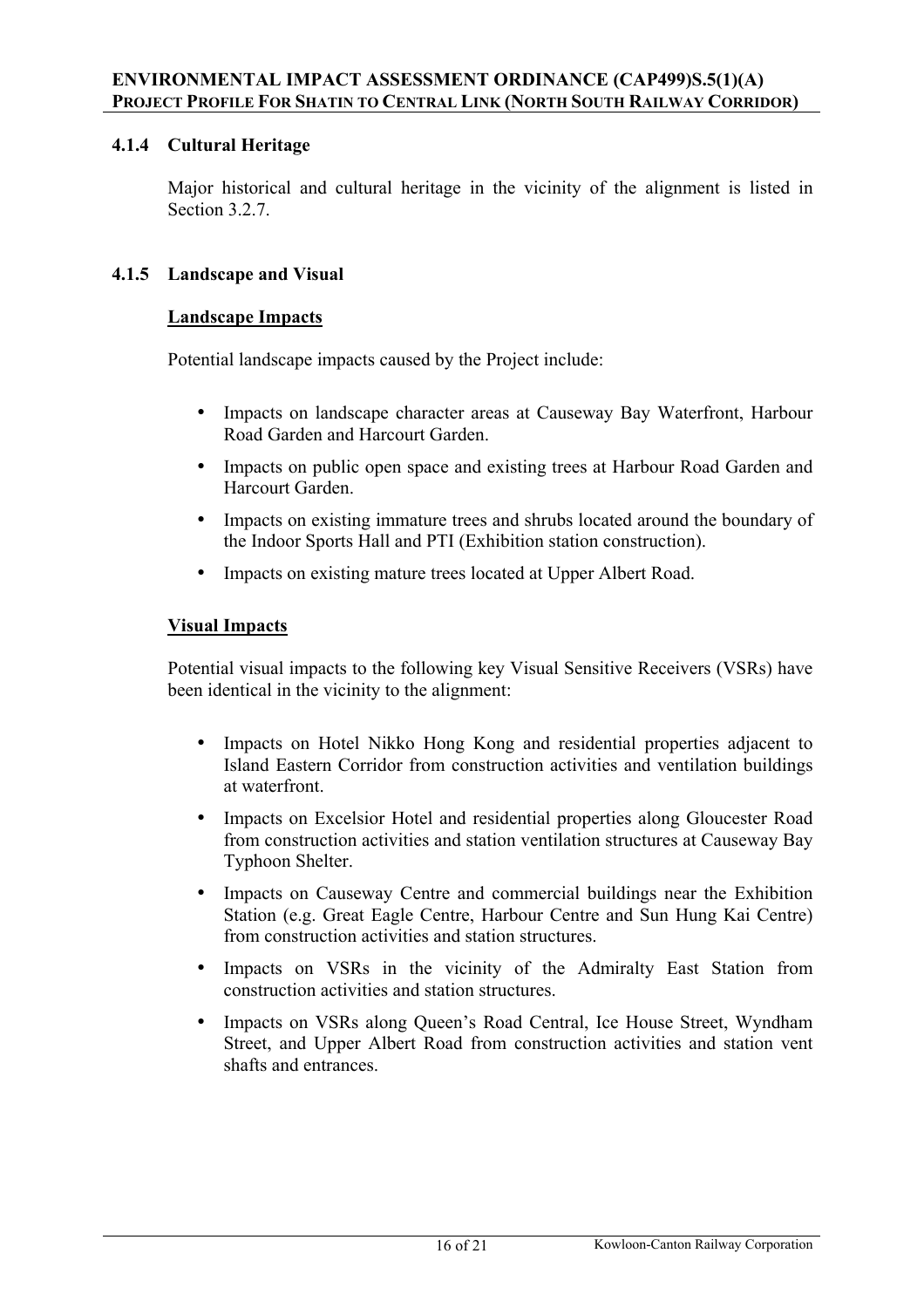### **4.2 MAJOR ELEMENTS OF THE SURROUNDING ENVIRONMENT AND EXISTING AND/OR PAST LAND USERS ON SITE WHICH MIGHT AFFECT THE AREA IN WHICH THE PROJECT IS LOCATED**

Areas where land contamination may occur along the proposed alignment have been identified through a review of historical survey maps and relevant environmental assessment reports. Potential areas on Kowloon side which might impose land contamination concern include the petrol station at Princess Margaret Road near Oi Man Estate and the Locomotive Running Shed at Hung Hom KCR freight yard.

 On Hong Kong Island, the majority of the proposed alignment and stations are to be developed on land which has primarily been heavily developed for residential, commercial and recreational uses or on recently reclaimed land. There is little available information to indicate that there had been any major industrial uses along this section of the alignment. The only potential areas which might impose land contamination concern are the two petrol filling stations located along Gloucester Road and Victoria Park Road.

## **5 ENVIRONMENTAL PROTECTION MEASURES AND ANY FURTHER ENVIRONMENTAL IMPLICATIONS**

#### **5.1 POTENTIAL MEASURES TO MINIMIZE ENVIRONMENTAL IMPACTS**

Potential measures have been proposed to minimize environmental impacts as outlined below. These measures will be further reviewed during the EIA process.

### **5.1.1 Construction Phase**

#### **Air Quality**

Standard dust suppression techniques, set out in the Air Pollution Control (Construction Dust) Regulations and Air Pollution Control (Specified Processes) (Specification of Required Particulars and Information) Order 1993, would be sufficient to control the dust impacts on the nearby ASRs. These include on-site vehicle speed restrictions and wheel-washing facilities at all site access points, careful handling and the containment or damping of dusty materials and/or cement, and frequent watering or covering of exposed areas of ground and prompt site restoration. These measures will be specified as general practice to all construction sites to ensure that potential dust emissions are controlled and impacts upon sensitive receivers are minimised.

#### **Noise & Vibration**

 A package of mitigation measures will be designed to control construction noise & vibration impacts. General good site practices will help to control the noise impacts. These include: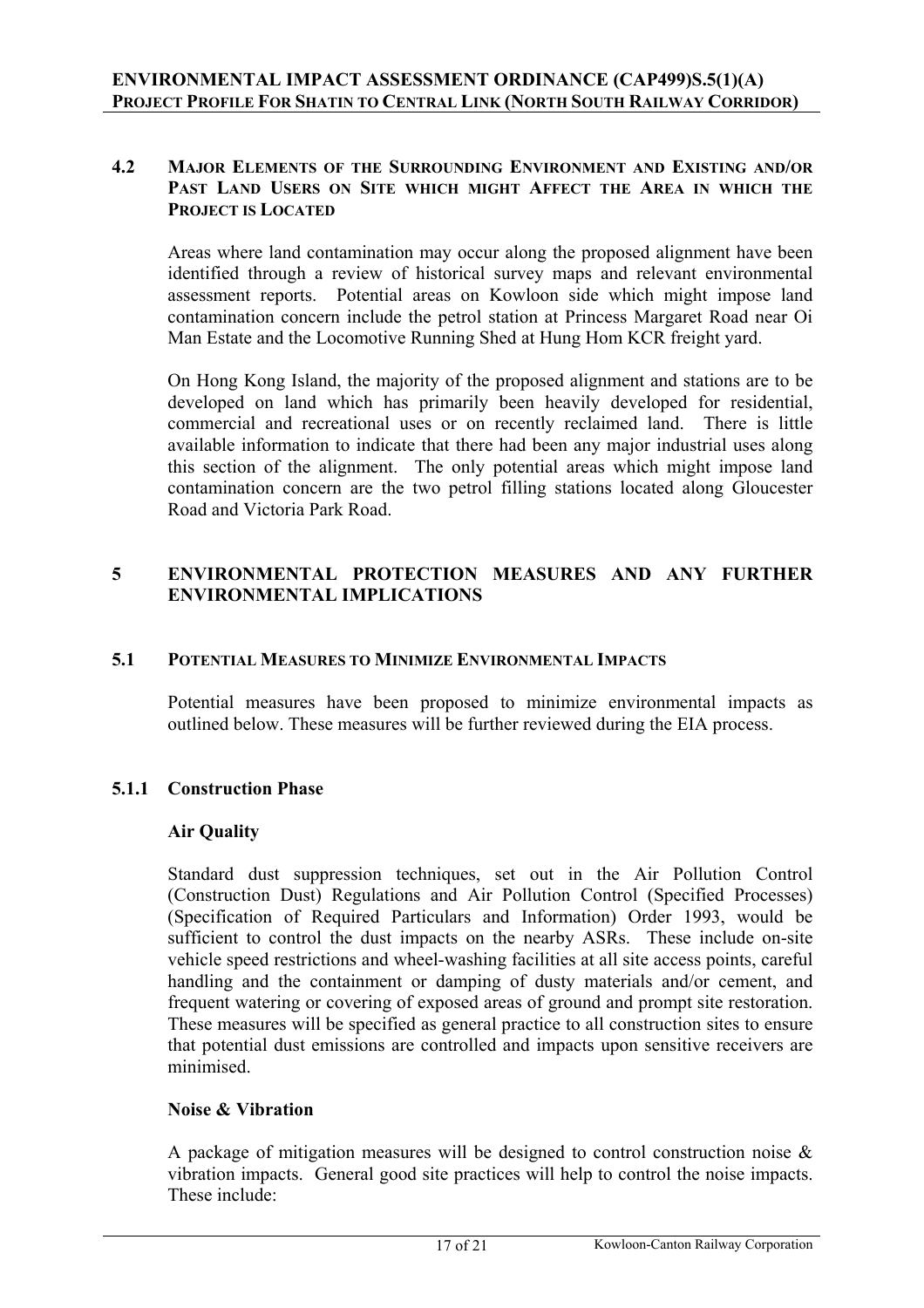- i) Care in the placement and orientation of noisy plant away from sensitive receivers;
- i) The use and correct fitting of silencers, mufflers and acoustic shields; and
- ii) Regular maintenance of plant and equipment.

Further mitigation measures such as the use of quiet plant, noise barriers and reducing the number of plant in use at any one time will help to control daytime noise impacts to within the noise criterion specified under the Technical Memorandum on Environmental Impact Assessment Process. In circumstances where it will not be feasible to meet the noise criteria, Indirect Remedies will be considered.

### **Water Quality**

 For land based construction, water quality impact mitigation measures will include the use of sand traps, wheel washing facilities for vehicles leaving the site, adequate maintenance of drainage systems to prevent flooding and overflow, sewage collection and treatment, and comprehensive waste management (collection, handling, transportation, disposal) procedures in accordance with the Practice Note for Professional Persons on Construction Site Drainage (ProPECC PN 1/94).

 For the construction of the Immersed Tube Tunnel and the maintenance dredging at the Shek O IMT Casting Basins, handling and disposal methods including the use of mechanical grabs, silt curtains and selection of appropriate vessel size would be used as necessary to reduce the release of suspended solids and nutrients in the water column during the excavation of sediments dredging. Contaminated sediment will be handled according to the current Environment, Transport and Works Bureau (ETWB) requirements for disposal in open sea or confined marine pits.

### **Waste Management**

 Waste management measures will be formulated to minimise potentially adverse impacts associated with handling, collection and disposal of waste arising from the construction and operation of the proposed railway. Waste management measures will include:

- i) General good housekeeping practices;
- ii) Sorting and segregation of wastes for reuse and disposal;
- iii) Observing the requirements of the waste disposal licenses; and,
- iv) Meeting the requirements of the Waste Disposal Ordinance.

In addition, both onsite and offsite reuse of excavated inert materials will be considered. Useful contents in the C&D materials will be recycled where practicable and disposal at landfill sites will be considered as a last resort. Waste Management Hierarchy will be implemented to minimize waste generation and maximize waste recovery and recycling.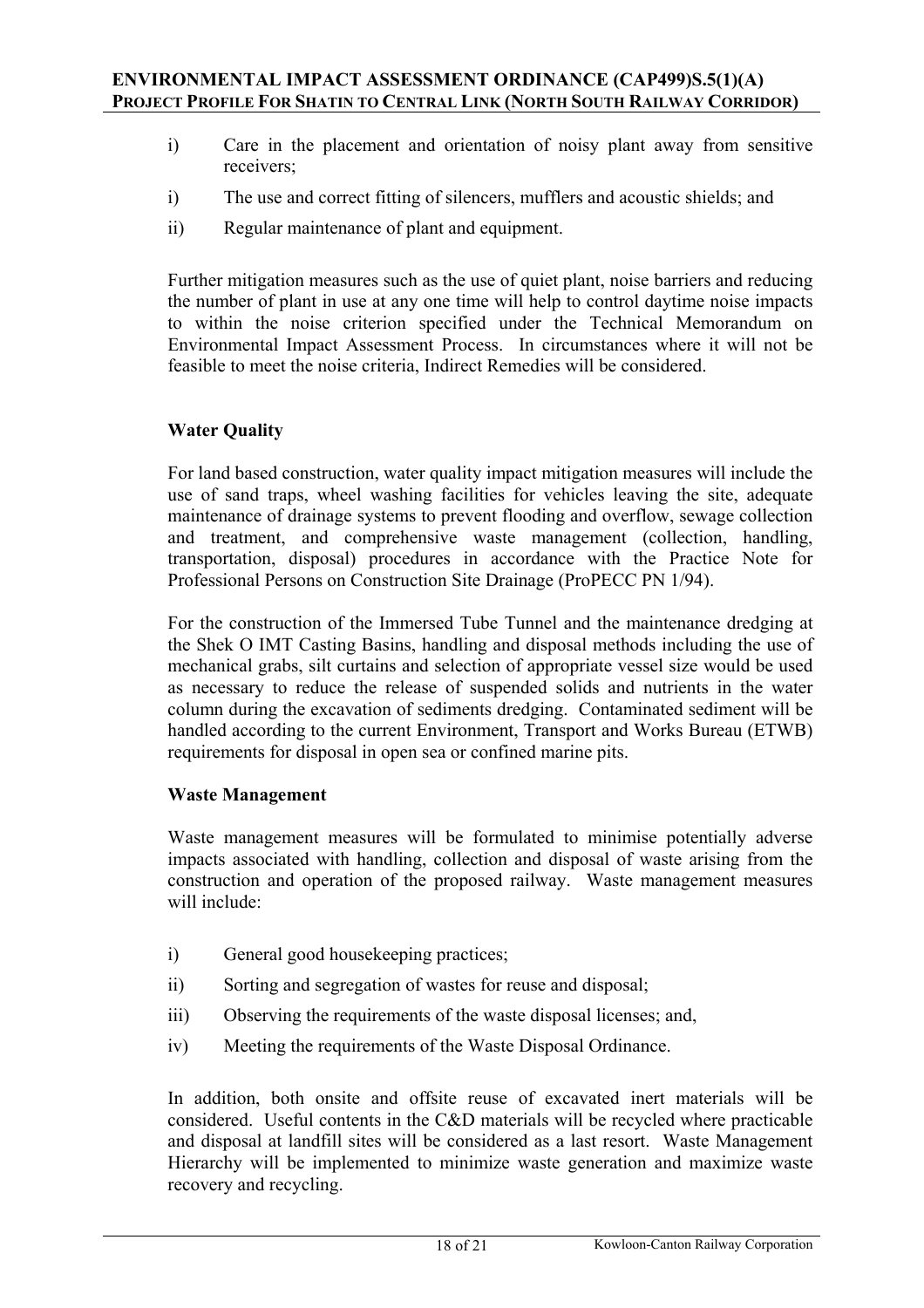Chemical wastes will be handled according to EPD's guidelines and in case temporary storage becomes necessary for the chemical waste, this would be handled in accordance with the Code of Practice on the Packaging, Handling and Storage of Chemical Waste.

Potential impacts associated with the exposure to and disposal of dredged marine sediments could be mitigated by the following measures:

- i) Contaminated sediment dredged would be quickly removed from the site.
- ii) All vessels for marine transportation of dredged sediment will be fitted with tight-fitting seals to their bottom openings to prevent leakage of materials; and
- iii) During transportation of contaminated sediment, the loading of barges and hoppers would be controlled to prevent splashing of contaminated material to the surrounding water, and barges or hoppers would not be filled to a level which may cause overflowing of materials or polluted water during loading and transportation.

#### **Hazard**

Potential hazards associated with the overnight storage of explosives will be minimised through proper site selection by allowing sufficient buffer distance between the magazines and the nearby sensitive receivers, as well as proper design of the storage facilities.

### **Ecology**

Champion, protected and mature trees will be preserved as far as practicable. Transplantation would only be recommended where unavoidable. Tree felling will be taken as a last resort option.

### **Historical and Cultural Heritage**

Vibration monitoring will be conducted during the construction process to ensure that no adverse impact occurs on the nearby buildings of historical and cultural value.

### **Land Contamination**

The extent of special handling and treatment required prior to disposal would be based on results of site investigation available during the EIA stage. Licensed waste haulers will be used to collect and transport contaminated materials for disposal, and vehicles will be suitably covered to limit dust emissions, and truck bodies and tailgates sealed to prevent any spillage.

#### **Landscape and Visual Impact**

Landscape and visual impact mitigation measures to be recommended for the construction stage include: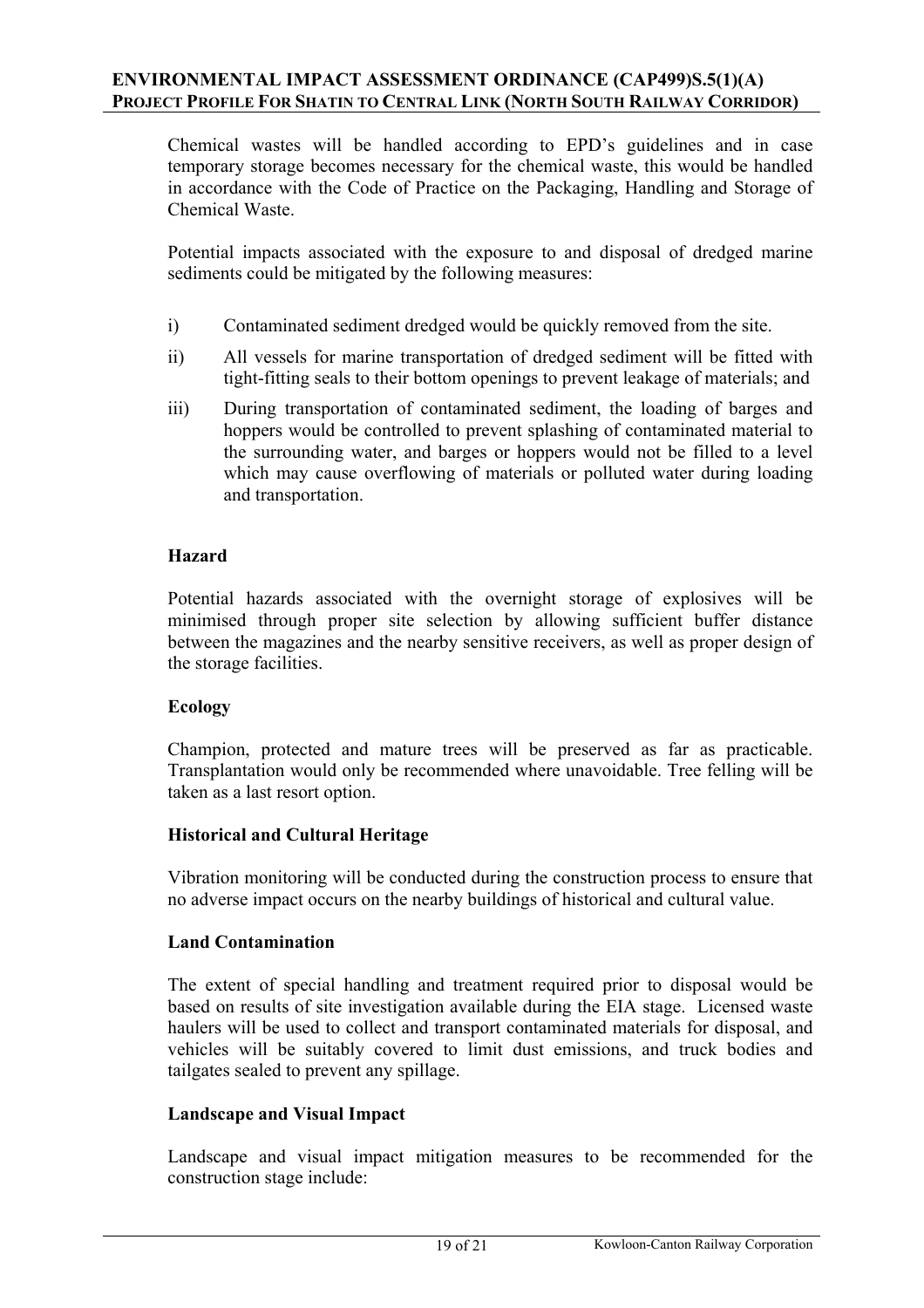- i) Avoidance of impacts on adjacent landscape by minimizing temporary works areas;
- ii) Avoidance of impacts on existing matures trees;
- iii) Temporary reprovision of open space for any public open spaces affected by construction works;
- iv) Control of night-time lighting; and,
- v) Erection of decorative screen hoarding.

### **5.1.2 Operational Phase**

#### **Air Quality**

No mitigation is likely to be required since adverse impact is considered unlikely.

#### **Noise & Vibration**

Airborne train noise from the above ground section is expected to comply with the stipulated noise criteria after provision of noise barriers and enclosures. Mitigation of ground borne noise will be by means of appropriate track design including the use of Floating Slab Track (FST) or Low Vibration Track (LVT). For fixed plant noise, adequate noise control treatment such as silencers, acoustic louvres, quiet plant and an increase in the plant room wall thickness will be adopted.

### **Water Quality**

At locations where elevated levels of silt and oil are expected, surface runoff will be diverted through sedimentation basins and oil interceptors before being discharged into the stormwater drainage system. Effluent arising from the operational phase will be discharged into the communal foul sewerage system where connections can be made.

#### **Waste Management**

Chemical waste generated during the operational phase will be handled according to EPD's guidelines. In case temporary storage becomes necessary for chemical waste, it will be handled in accordance with the Code of Practice on the Packaging, Handling and Storage of Chemical Waste.

Implementation of good housekeeping practices and the observation of the requirements of the Waste Disposal Ordinance will prevent adverse impacts.

### **Cultural Heritage**

Vibration impacts on the nearby historical and cultural resources will be mitigated by appropriate railway track design.